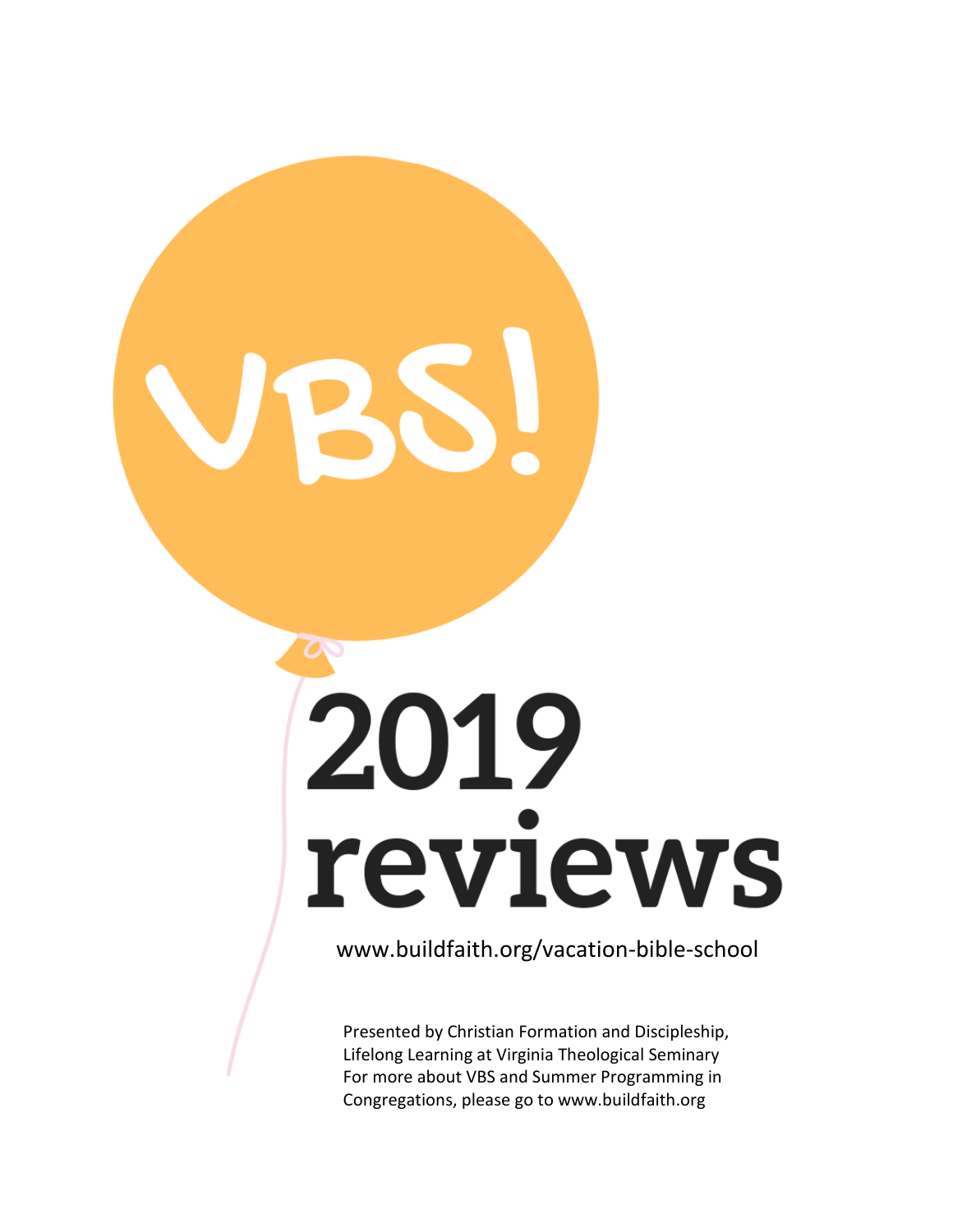Welcome to the 2019 Vacation Bible School Reviews from Lifelong Learning at Virginia Theological Seminary. This review provides information about contents of new and perennial Bible-based camp programs. Please be aware that while we review new releases each year, our priority is to focus on publishers we trust. As such, we apply intentional pedagogical and theological lenses in the choices of material we review and recommend. While each year brings new themes, pedagogy and theological lenses remain consistent. We recommend that users consider the programs offered by the publishers that most closely reflect their own theology.

#### **Our Top Picks for Publishers**

We have found that we tend to gravitate toward these publishers: Cokesbury, Group Publishing – Marketplace Series, and MennoMedia. They include these attributes:

- 1. An emphasis on God's love and care for all people;
- 2. The unity of a program around a distinctive theme supported by a cohesive program of stories and activities;
- 3. Sound learning strategies based on developmental traits of the targeted audience.

The reviews for new programs include a publisher review, website URL, cost of a starter kit, theme and daily content, along with strengths and weaknesses of programs from each publishing house.

If you look at catalogues for VBS programs, you will find publishers that we do not include in our reviews. Our primary audience for these reviews are creedal churches with theological approaches that reflect formation built on the baptismal covenant. We have not included resources intended for evangelical churches with sin and salvation-oriented theologies which often have a megachurch infrastructure. Group Publishing straddles both worlds, but users tell us that their programs, especially those in the Marketplace Series, can be easily adapted. We also included Lifeway Christian Resources, since it is a primary source of VBS programs that churches in your community may be using.

#### **Perennial Programs**

The Perennial section continues to feature time-tested favorites, along with newer additions, including *This Changes Everything*, a Bible study curriculum for day camps. The perennial reviews provide a description of each program, website URL, cost, strengths and weaknesses.

We believe Vacation Bible School can be a powerful tool for evangelism for your church. At the same time, VBS should be fun and engaging for everyone involved. This is a time to celebrate God's love and presence in the world!

> Sarah Bentley Allred, Dorothy Linthicum, and Katherine Malloy Christian Formation and Discipleship Lifelong Learning at Virginia Theological Seminary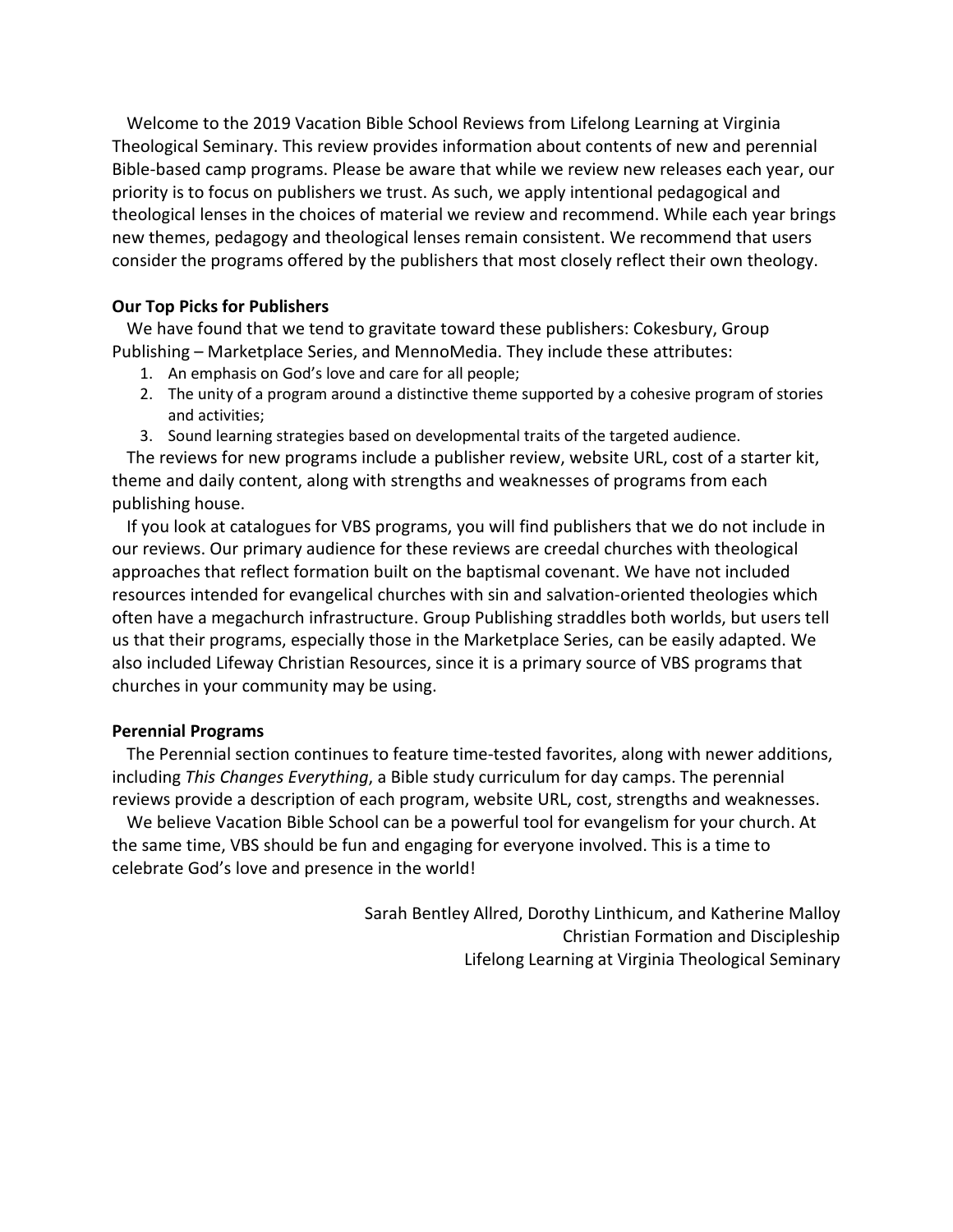# **Table of Contents**

# **2019 Programs from Top Publishers (Alphabetical order)**

# **Other 2019 Program and Publisher Reviews**

# **Español Currículo para la Escuela Bíblica (VBS)**

| Lifeway Christian Resources: En La Naturaleza (Into The Wild Spanish Edition) 19 |  |
|----------------------------------------------------------------------------------|--|
|                                                                                  |  |

# **Perennial Programs**

| The Abundant Life Garden Project (Episcopal Relief & Development) 23                    |
|-----------------------------------------------------------------------------------------|
| All God's Children: The Church Family Gathers for a Blessed Summer (GenOn Ministries)24 |
|                                                                                         |
|                                                                                         |
|                                                                                         |
|                                                                                         |
|                                                                                         |
|                                                                                         |
|                                                                                         |
|                                                                                         |
|                                                                                         |
|                                                                                         |
| This Changes Everything: Day Camp Bible Study (Lutheran Outdoor Ministries)35           |
|                                                                                         |
| Wild Willy's Candy Factory: A New Look at the Prodigal Son (Leader Resources)37         |
| Wizards & Wonders: A Hero's Journey with Harry Potter (Leader Resources)38              |
|                                                                                         |
|                                                                                         |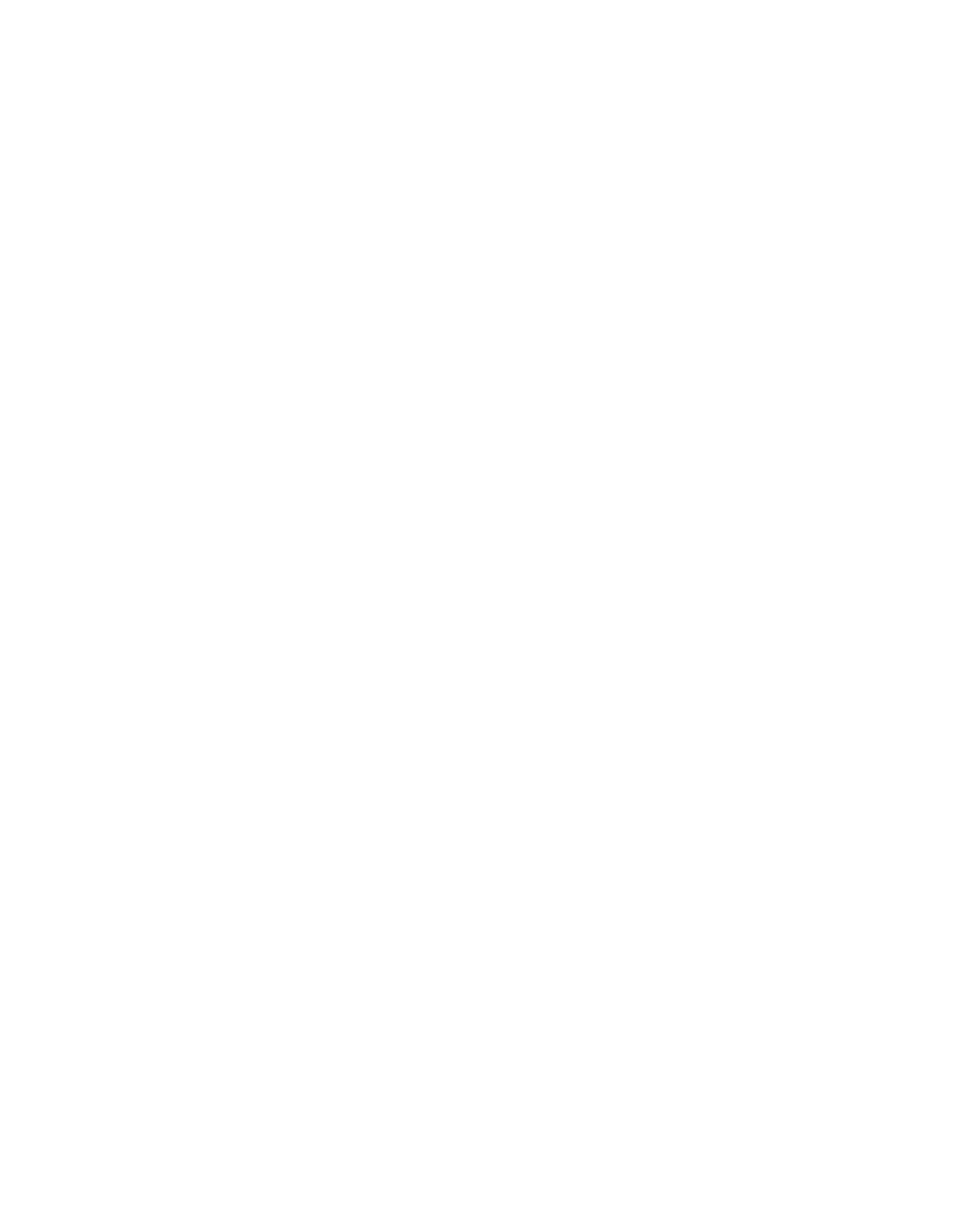# **2019 Programs from Top Publishers**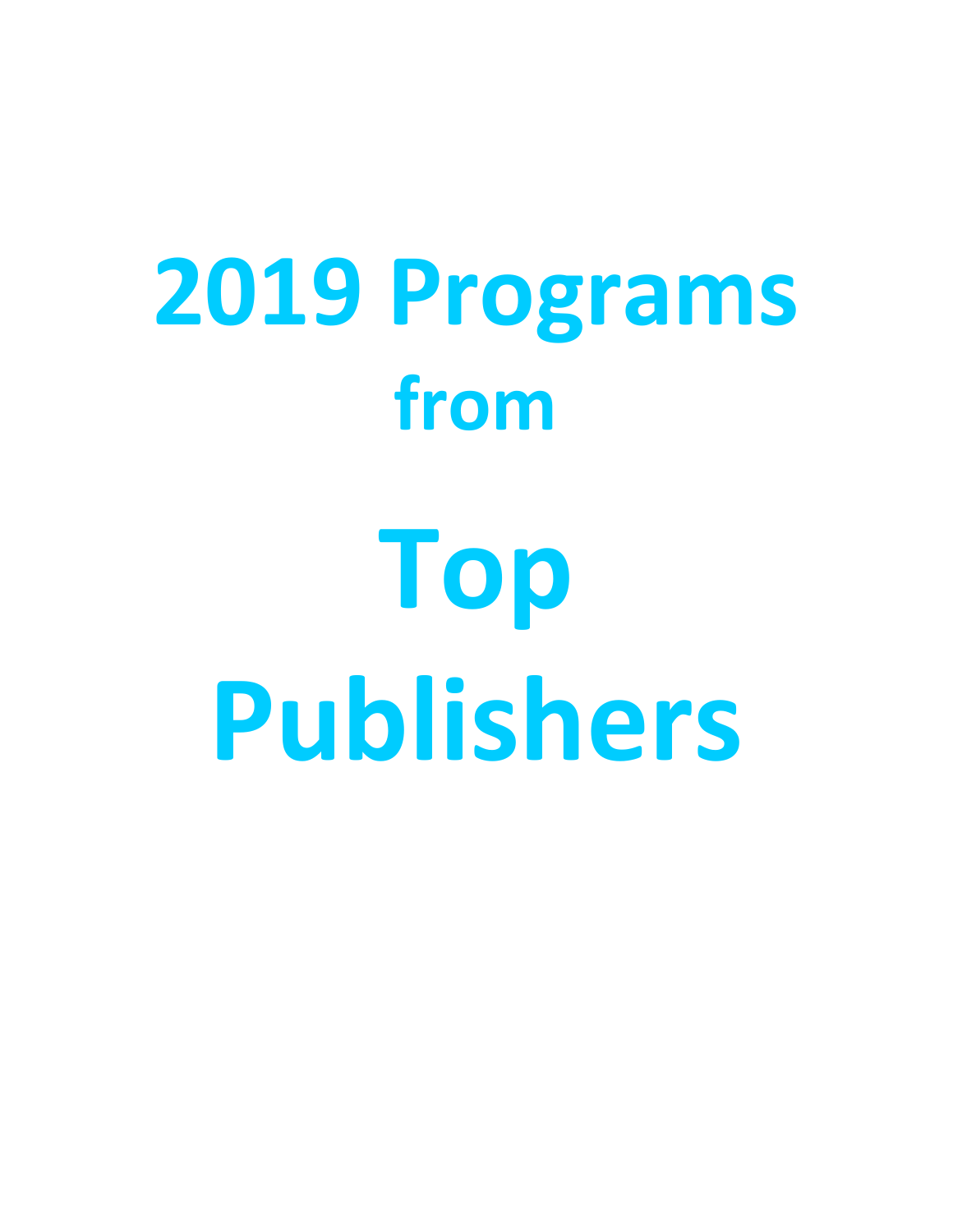#### *To Mars and Beyond*

**Cokesbury** 

https://www.cokesbury.com/forms/DynamicContent.aspx?id=296&pageid=3125 Cost: \$174.99 (standard starter kit) \$219.99 (plus digital starter kit)

**About the publisher**: Cokesbury Publishing reflects a mainline, Methodist interpretation of scripture that emphasizes God's deep love of humanity and the ability of people to be in relationship with God. Unlike many VBS programs that focus on the crucifixion or resurrection, Cokesbury consistently emphasizes God's presence in our everyday lives and living in relationship with God. The VBS resources are centered in biblical narrative and include a section on helping children make a commitment to Christ, which churches in the Episcopal tradition that emphasize baptism as the rite of initiation, may not use.

The materials are gender inclusive and include diverse cultures and races. While some of the stories obviously have male characters, these roles could easily be played by either gender. The mission suggestions are engaging with options that could be easily adapted to most faith communities. Every area (science, drama, missions, among others) has ideas to adapt activities to different learning styles, local VBS traditions, time limits and more.

**Overall theme:** "Glory to God, who is able to do far beyond all that we could ask or imagine by his power at work within us." (Ephesians 3:20, CEB)

Session 1 - Go Beyond with Faith! Daniel Trusts God in the Lions' Den (Daniel 6)

Session 2 - Go Beyond with Boldness! Queen Ester Takes a Stand (Esther 4-9)

Session 3 - Go Beyond with Kindness! The Good Samaritan Helps a Fellow Traveler (Luke 10:25-37)

Session 4 - Go Beyond with Thankfulness! Jesus Heals 10 Lepers (Luke 17:11-19)

Session 5 - Go Beyond with Hope! Jesus Comforts Friends on the Way to Emmaus (Matthew 24:13-35)

**Age Levels:** Preschool/Kindergarten, Younger Elementary, Older Elementary

#### **Includes (among others):**

- **X** Music CD
- **X** Online Registration and volunteer forms
- **X** Decoration tips/support

#### **Strengths:**

- Adaptable, well-rounded programs that can operate with a large or minimal budget.
- Crafts and science rotations are both easy to do with clear instructions—many crafts use donated materials.
- All areas, including mission suggestions, can be adapted to fit a budget and church focus.
- Music is easily adaptable; leader book contains both sheet music and lyrics.
- Assembly videos are engaging but not overly active.
- Diverse cast used in videos.

- Some crafts will not appeal to older students.
- Snack suggestions work best with a smaller sized VBS.
- Music over the years has been adequate but lacking in creativity.
- Online registration can be a bit overwhelming.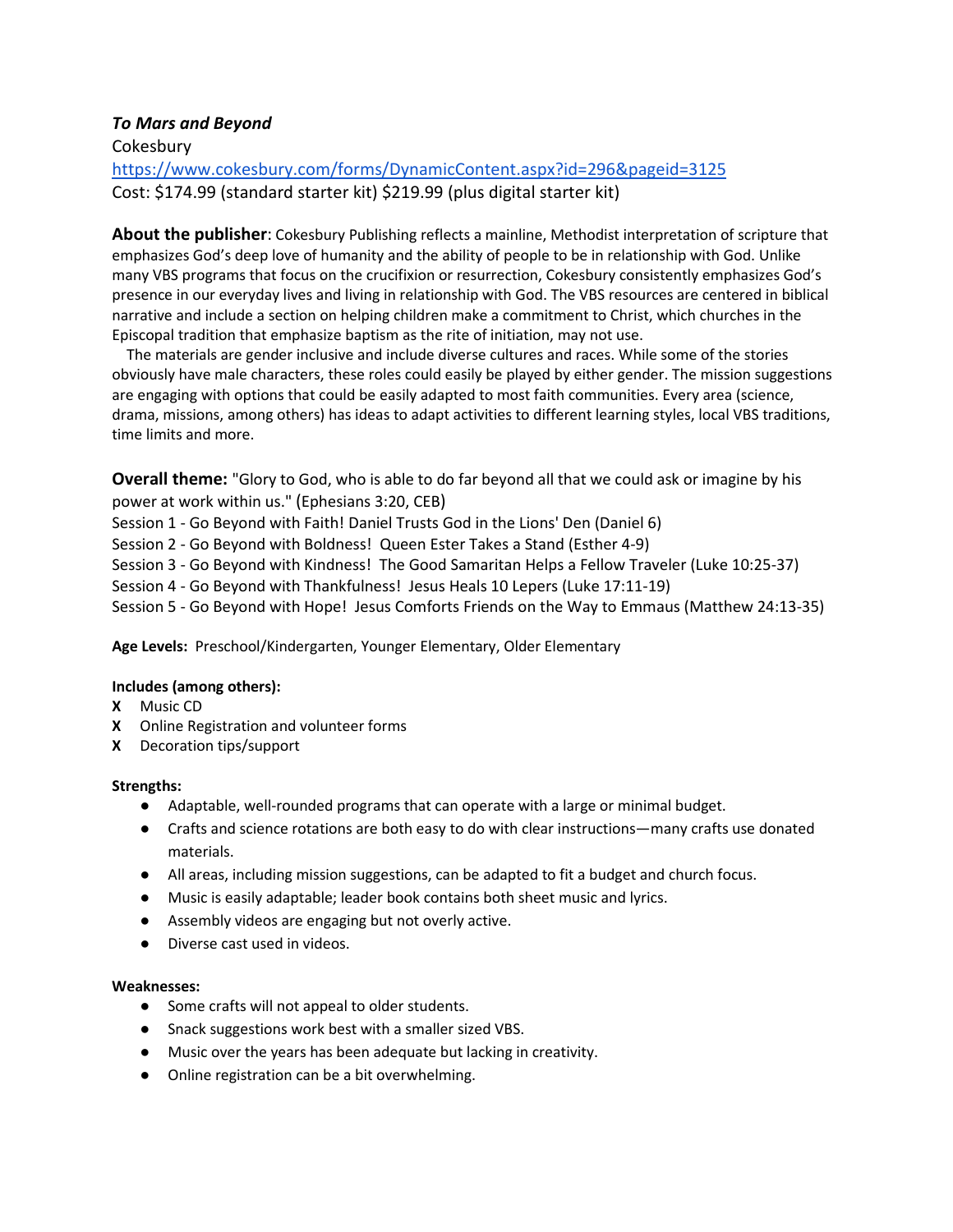# *Athens: Holy Land Adventure*

Group Publishing—Marketplace Series

https://www.group.com/category/ministry-resources/childrens-ministry/vbs/athens.do Cost: \$152.99 (standard starter kit) \$187.99 (digital starter kit)

**About the publisher**: In its Marketplace series, Group takes VBS participants back in time to other places through immersive and intergenerational programs located in sites such as Rome, Babylon, Egypt, among others. Each year features a different location, although the sites are recycled every three to four years. The "marketplace series" is based on the original *Marketplace* VBS curriculum. Each year churches are encouraged to create a multi-station space in which groups or "tribes" of children meet shopkeepers, palaces, storytellers, and a focus character—in 2019, Paul. The marketplaces can range from elaborate villages to more simple learning sites.

The heart of the content is learning about life for people who lived in these places long ago. Overall the theology of this program series has strong ties to the biblical accounts, although sometimes the link is tenuous between the place to a message about sin and salvation. Group's emphasis on atonement theology also can be heavy-handed at times. As with any curricula, leaders need to be aware of shifts they find inappropriate and adjust instructions and scripts accordingly. Group also designs this VBS series to be intergenerational (although it does not have to be), with parents and adults journeying along with children.

**2019 Theme:** Paul's dangerous journey to share the truth.

Session 1 – God loves us all. (Paul begins his second missionary journey. Acts 15:36-16:5) Session 2 – God loves us and takes care of us. (Paul and Silas are put in prison. Acts 16:16-40) Session 3 – God loves us when others don't. (An angry mob searches for Paul and Silas. Acts 17:1-9) Session 4 – God loves us and sent his son Jesus. (Paul preaches about Jesus. Acts 17: 16-34) Session 5 – God loves us and wants us to share his love. (Paul continues his journey. Acts 18: 1-5)

#### **Age Levels:** Preschool, Elementary

#### **Includes (among others):**

- **X** Music CD and DVD **X** Clip art CD
- **X** Decorating DVD **X** Training DVD
- 
- **X** Online registration and support

#### **Strengths:**

- Scaled for small, medium, large groups, with strong online support.
- Beautiful, well organized materials that are easy to use; clear guides for leaders.
- Sensitive to different learning styles.
- Music CD includes nice blend of original compositions and familiar worship songs; songs are wellperformed and easy to learn.
- Diverse children and adults sing and perform songs on the DVD.
- DVD video quality and production value are very good.
- Drama skits are well-written, short, and connect with the biblical theme of the day.

- Options for games and crafts that are not pre-packaged relate to the theme but are limited in number.
- Additional materials need to be purchased to provide the suggested station activities.
- Churches with limited resources or volunteers would have difficulty using this VBS.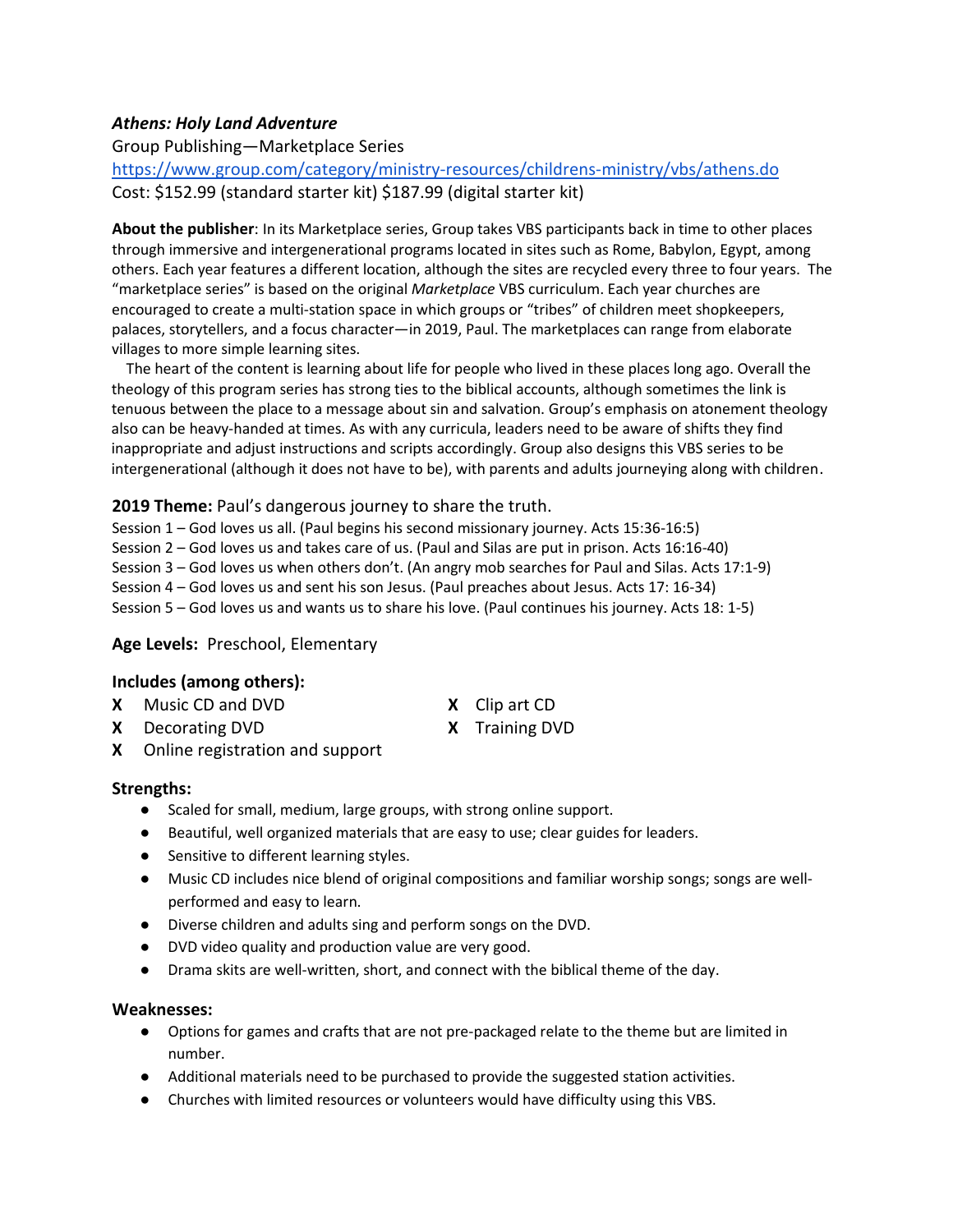### *Who Is My Neighbor?* MennoMedia http://www.faithandliferesources.org/Curriculum/vbs/ Cost: \$164.99

**About the publisher**: MennoMedia typically veers away from more frenetic VBS resources that provide constant activity to emphasize reflection and contemplation when appropriate. Some VBS leaders prefer the quieter, more reflective activities to counter a culture that is always plugged in and moving. Others find MennoMedia's low-key, unplugged approach appeals to some volunteers, who are less interested in creating elaborate decorations and more drawn to appropriate spiritual practices for children.

Session themes, which come from carefully selected biblical passages, reflect sound scholarship and interpretation. Theologically the materials focus on God's presence and embracing love for all people. Both the rhythm of the program and its primary messages encourage learners to a deeper relationship with God. The Mennonite church has a long tradition of strong Christian formation practice, which is reflected in the learning activities and program structure. Both the activities and structure are developmentally appropriate for the targeted age groups of the VBS program.

At the same time, the mission component for their programs seems to be an afterthought. VBS leaders may want to find a local outreach project that coincides with the annual theme. MennoMedia VBS programs are also easy to alter to meet programming needs at other times of the year, such as Lent.

#### **2019 Theme:** Learning to love like Jesus.

Session 1 – Love God and your neighbor (Jesus speaks of the importance of loving God and loving neighbors. Mark 12:28-34).

Session 2 – Who is my neighbor? (Jesus tells the story of a traveler who is wounded by robbers. Luke 10:25-37)

Session 3 – Live Peacefully (Isaac's neighbors become jealous of his prosperity. Genesis 26:12-33)

Session 4 – Everyone is invited! (Jesus tells a story about a banquet to which those who are invited do not attend. Luke 14:15-24)

Session 5 - Share with Others (The early church worships and prays together. Acts 2:42-47; 4:32-37)

#### **Age Levels:** Preschool, Elementary

#### **Includes (among others):**

- 
- **X** Decoration tips/support

**X** Music CD **X** Leader Resource CD

- **Strengths:**
	- Material is well organized, formatted, and easy to understand.
	- Each leadership role includes a job description.
	- Book suggestions correspond to each lesson.
	- Creative drama skits.
	- Multiple options for each activity area.

- Some use of close-ended questions, which often stifle imagination.
- Occasional use of terms such as "sinner" without definition or explanation of meaning.
- Snacks are not allergy conscious; include gluten, dairy, nuts on most days.
- Very few resources for decorating.
- Music is solid, but stodgy.
- Mission projects are usually not related to the program theme or content.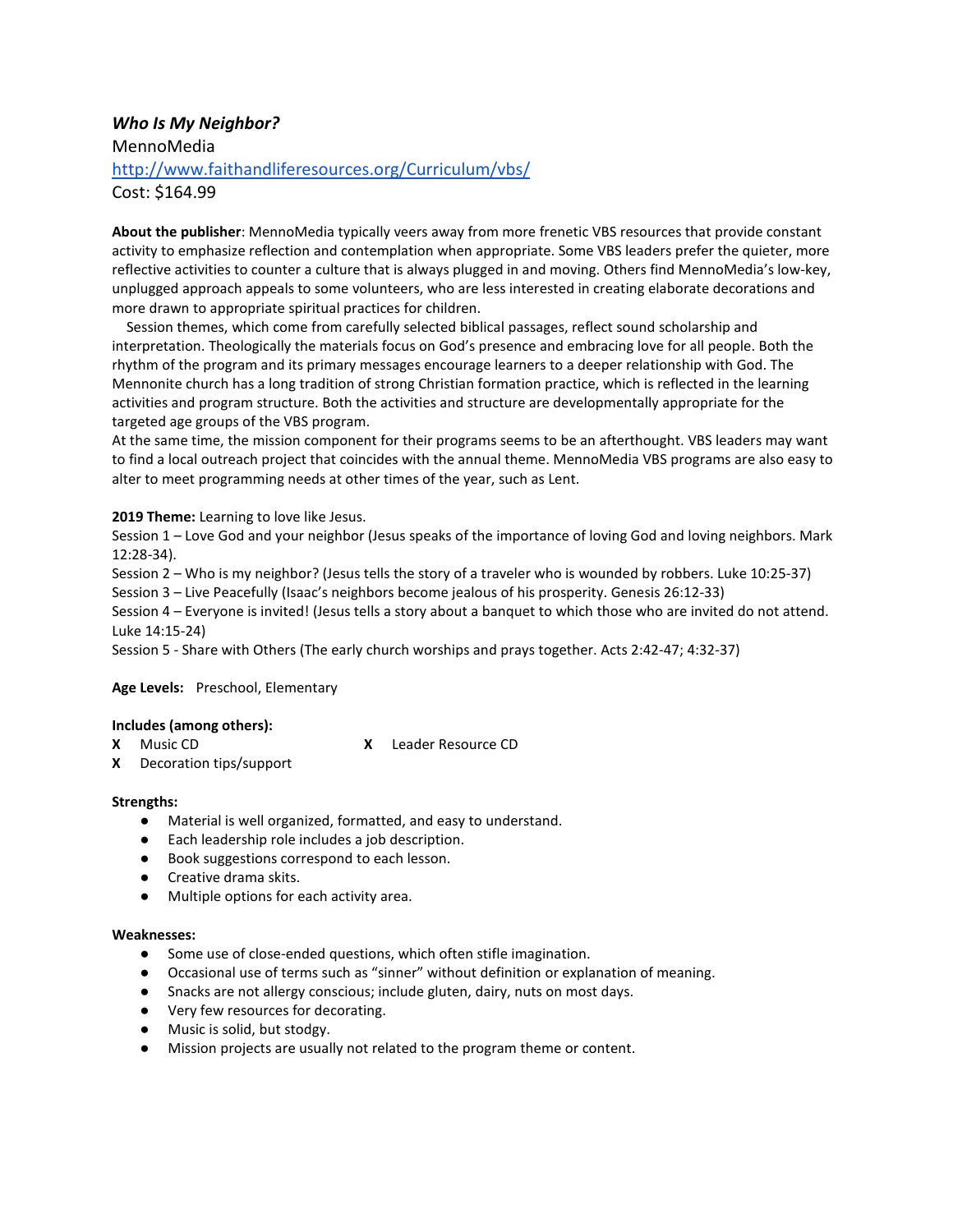**Other 2019 Program & Publisher Reviews**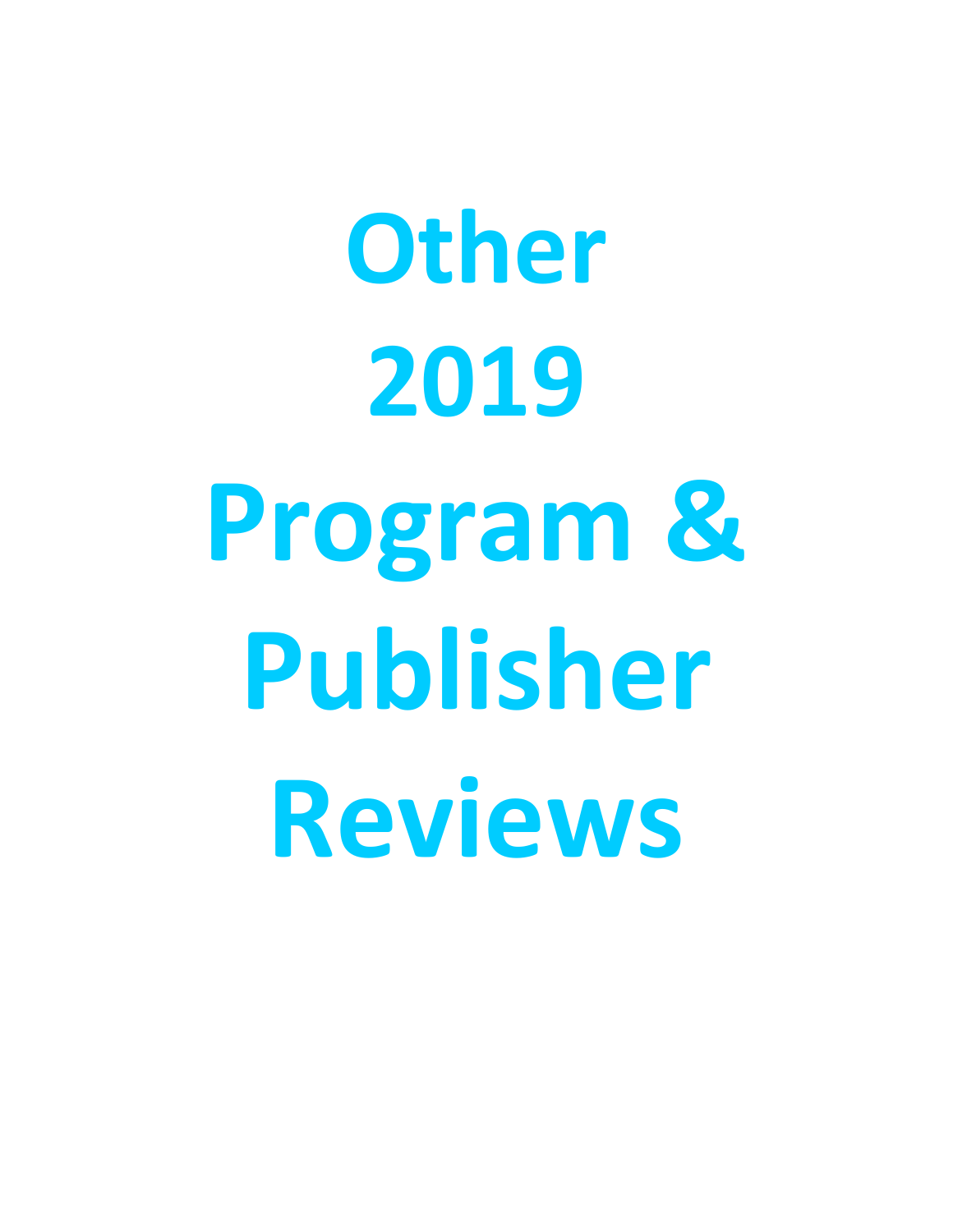#### *WHOOOSH: Take Flight to Where God Leads You*

Abingdon Press <https://2019.abingdonpressvbs.com/> Cost: \$84.99

**About the publisher**: Abingdon consistently uses both biblical narrative and African American culture and history to introduce children to each year's theme. While the underlying message and energy of the music could be enjoyed by all races and cultures, the supporting materials reflect the music, syntax, and visual representations of the African American community, its primary audience. Goals typically encourage children to embrace the love of Jesus and find strength within themselves.

Every day children are introduced to a biblical concept or character that illustrates the love of God along with people who empower the African American community, such as Katherine Johnson, Mary Jackson, and Dorothy Vaughan who were recently featured in the motion picture *Hidden Figures*, among others. Many of the leaders featured in Abingdon's VBS programs are working today to improve the lives of people of all ages. Background information about these leaders is extensive and could be used for other programming.

Each day includes an opening worship skit with song and dance, structured Bible study time, and time for reflection through crafts, snacks, and music. The closing worship each day ends with an "invitation to discipleship," which runs counter to a theology based on an entry into God's family at baptism.

**2019 Theme:** Allow God to lead you as you journey to places of freedom, fun, and opportunity, remembering God's miracles as you go.

Session 1 - Remembering a Dream! (After a dream, Jacob sets a stone as a reminder of where he met God. Genesis 28:10-22)

Session 2 - Crossing the River! (After crossing the Jordan River into the Promised Land, the Hebrew children build a memorial of stones. Joshua 4:20-24)

Session 3 - A New Song! (The psalmist encourages new music to praise God. Psalm 149; Hebrews 4:12)

Session 4 - For All People! (Jesus declares that God's house is a place of prayer for all people. Mark 11:15-19)

Session 5 – Living Monuments! (Peter writes about the building blocks of Christian character. 1 Peter 2:4-6; 2 Peter 1:5-8)

**Age Levels:** Preschool/Kindergarten, Younger Elementary, Older Elementary, Teen

#### **Includes (among others):**

- **X** Music CD **X** Decoration tips/support
- **X** Worship DVD **X** Parent Empowerment Pages

#### **Strengths:**

- Detailed community engagement for registration, including structure and ideas for working with multiple churches and free planning downloads.
- Snack suggestions are usually healthy, diverse, related to the theme, and fun to eat.
- Director's guide includes pedagogical and developmental guides, alternative schedules, biographies of relevant leaders in the black community, websites, and movies.
- Outreach component is designed to create programming throughout the year that relates to the VBS theme and the African Americans leaders featured.
- Quality of music continues to be a major strength of Abingdon's VBS.

- Offers "Music & Movement" rotation, but not a physical activity or games rotation.
- The program is word-heavy, without multiple activities for each rotation; leaders may wish to add activities, particularly for arts and crafts rotation.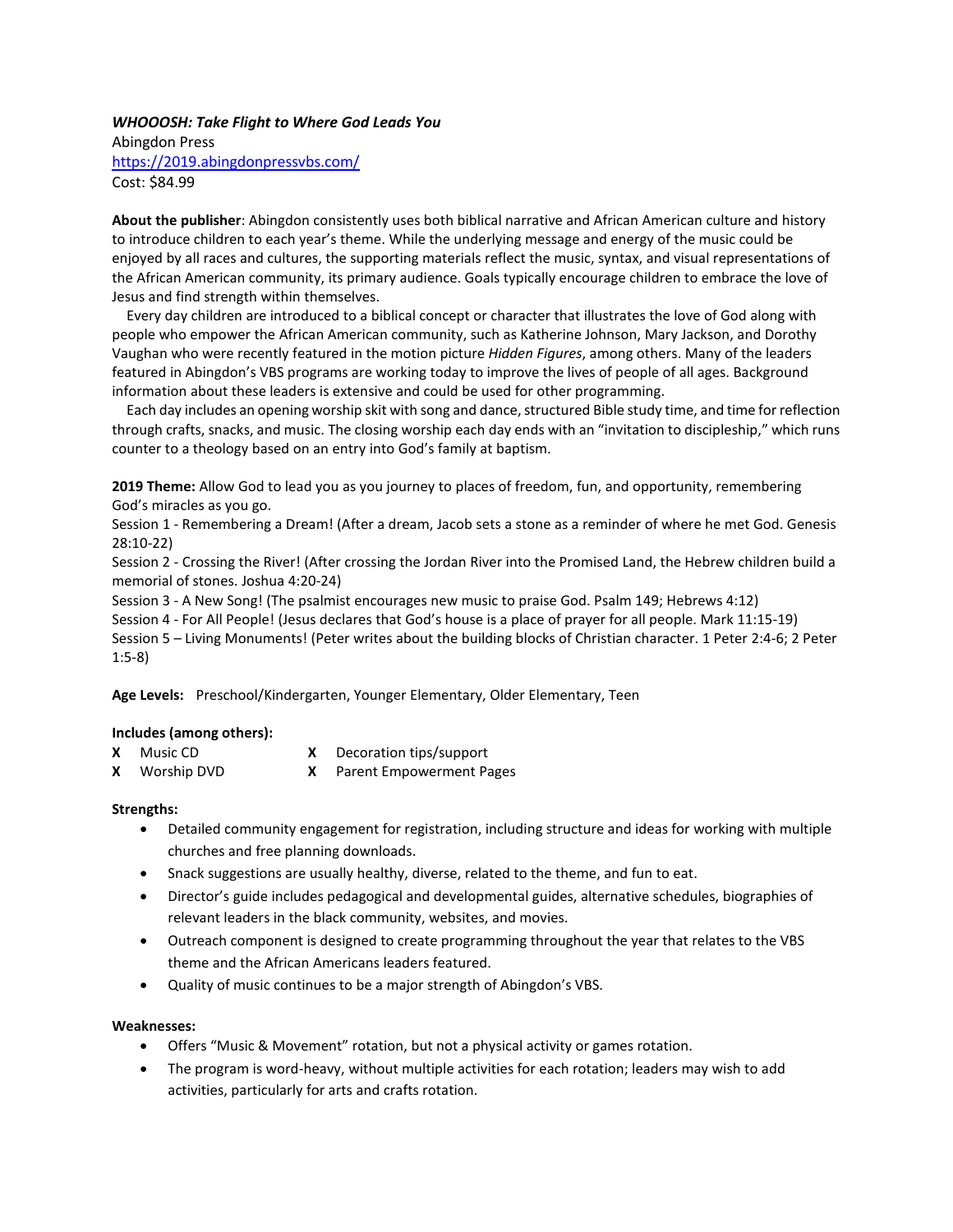#### *Miraculous Mission*

Concordia [https://www.concordiasupply.com/Vacation-Bible-School/VBS-2019-Themes/Miraculous-](https://www.concordiasupply.com/Vacation-Bible-School/VBS-2019-Themes/Miraculous-Mission-VBS-2019-Concordia)[Mission-VBS-2019-Concordia](https://www.concordiasupply.com/Vacation-Bible-School/VBS-2019-Themes/Miraculous-Mission-VBS-2019-Concordia) Cost: \$169.99

**About the publisher**: While the activities are age appropriate, the language is not; it assumes a mature theological vocabulary. Concepts such as sin, the devil, and resurrection are used frequently without being explained. Each day teachers are told to focus on sin, such as, "Our hearts are sinful, so we don't want to listen to or receive God's Word." The openings, closings, and storytelling guides are highly scripted, allowing leaders no leeway for their own words and little space for learners' own thoughts. The overall themes and animated characters are often inviting and even whimsical, which is at odds with the heavy-handed theology. In addition, as with many biblical texts of the Hebrew scriptures, the connections or inferences to the life and work of Jesus or theological perspective of the New Testament are tenuous at best.

**2019 Theme:** "For God so loved the world, that He gave His only Son, that whoever believes in Him should not perish but have eternal life." John 3:16 Session 1 - God made the universe. (Genesis 1-2:2) Session 2 – God promises a savior. (Genesis 12:1-7 and 15:1-6) Session 3 - Jesus the Savior is born. (Matthew 2:1-12) Session 4 - Jesus the Savior is risen. (Matthew 27:27–28:10) Session 5 - Jesus the Savior reigns. (Acts 1:1–11; Luke 24:44–53)

#### **Age Levels:** Preschool, Elementary

#### **Includes (among others):**

- **X** Music DVD **X** Online Registration
- **X** Program overview DVD **X** Decoration tips/support

#### **Strengths:**

- Quality planning materials, including job descriptions, schedules, and online resources.
- Decoration supplies and ideas include huge posters that help set the tone.
- Snack suggestions are fun and healthy overall but are not necessarily allergy friendly.
- Craft supplies, decorations, and keepsakes available on website, but costly.
- Music is upbeat and memorable.
- Opening and closing videos provided for each day.

- Crafts do not allow for much creativity and often require the purchase of material from website.
- Games are competitive rather than cooperative.
- Questions are close-ended, leaving children little room to imagine or wonder.
- Mission projects are usually money raisers for the publishing house charity.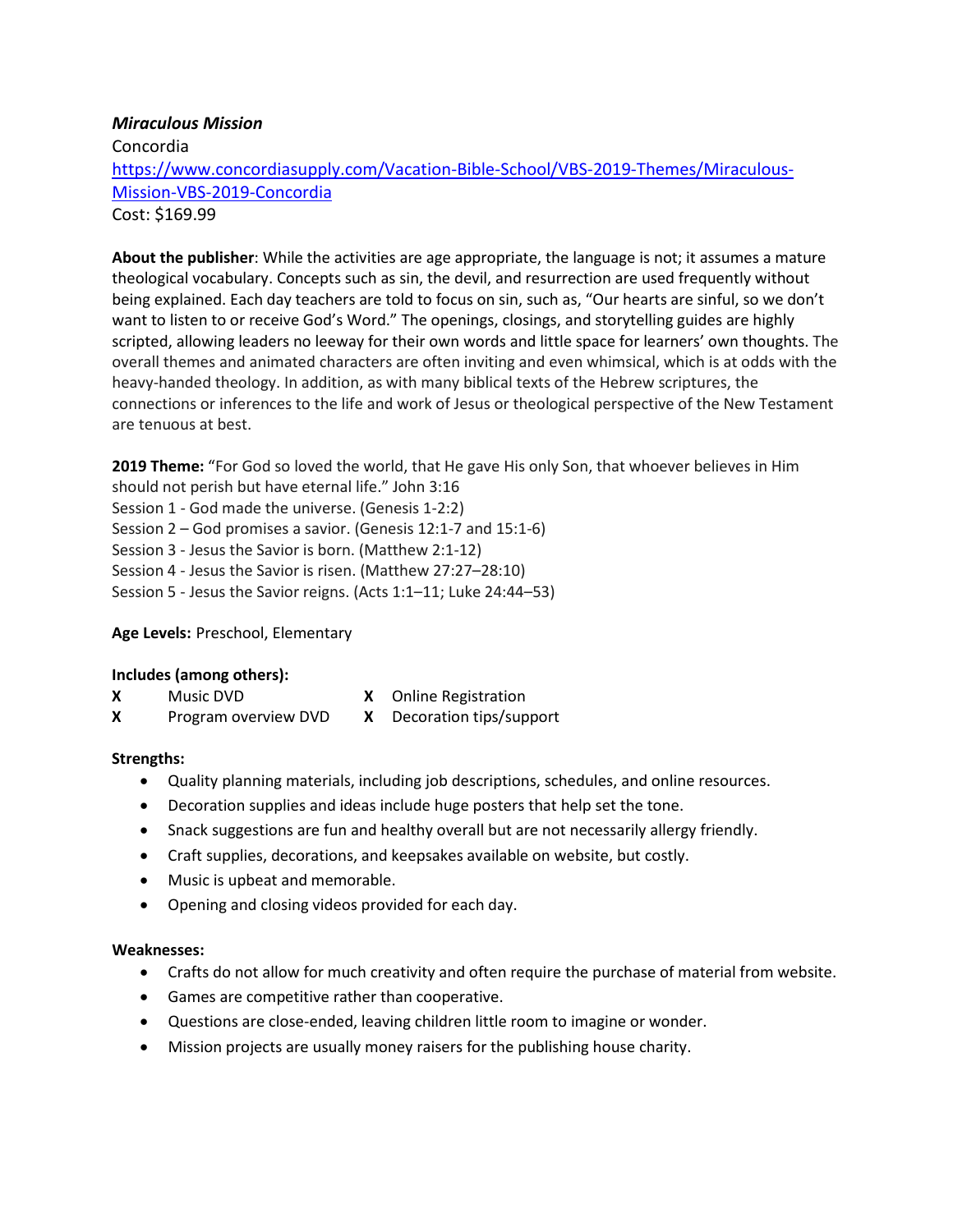### *Yee-Haw*

Group Publishing—Weekend Series

https://www.group.com/category/ministry-resources/childrens-ministry/vbs/yee-haw.do Cost: \$82.99

**About the publisher**: Group Publishing's weekend series is designed for user efficiency and convenience, requiring just two 2.5-hour blocks of program time with the children and recommending an optional 20-minute celebration during Sunday worship. Everything about the resources are upbeat and empowering to inspire confidence in smaller or reluctant congregations, but the effect feels contrived and manipulative.

The programs demonstrate Group's signature attention to logistical detail, as well as its heavy focus on atonement theology. While the programs often focus on one positive Bible Point, the sessions dive quickly into graphic explorations of darkness and sin. The emphasis on atonement theology prioritizes the death of Jesus over his life and teachings. The effect of such fear-based experiences on young children will likely be guilt and not wonder – quite the opposite of the positive emphasis of most VBS programming.

**2019 Theme:** God gives good gifts.

Session 1: God sends Jesus to earth. (Luke 2:1-20) Session 2: Jesus dies and comes back to life. (John 16–21)

**Age Levels:** Preschool, Elementary

#### **Includes (among others):**

- **X** Praise music CD with PowerPoint lyrics
- **X** Program resources DVD
- **X** Decoration tips/support

#### **Strengths:**

- Thorough integration of program logistics and developmental goals.
- Clear program structure: Opening, small group rotations, closing.
- Format well-suited to small congregations and first-time VBS efforts.
- Realistic expectations of volunteers.
- Quality sidebar advice in the Director's Manual.

- Theology and pedagogy inappropriate for most mainline Protestant congregations.
- Heavy use of snow/polar metaphors and images, limited actual experience.
- Expense of supplemental materials.
- Mission projects are often unrelated to the theme with no direct connection to activities.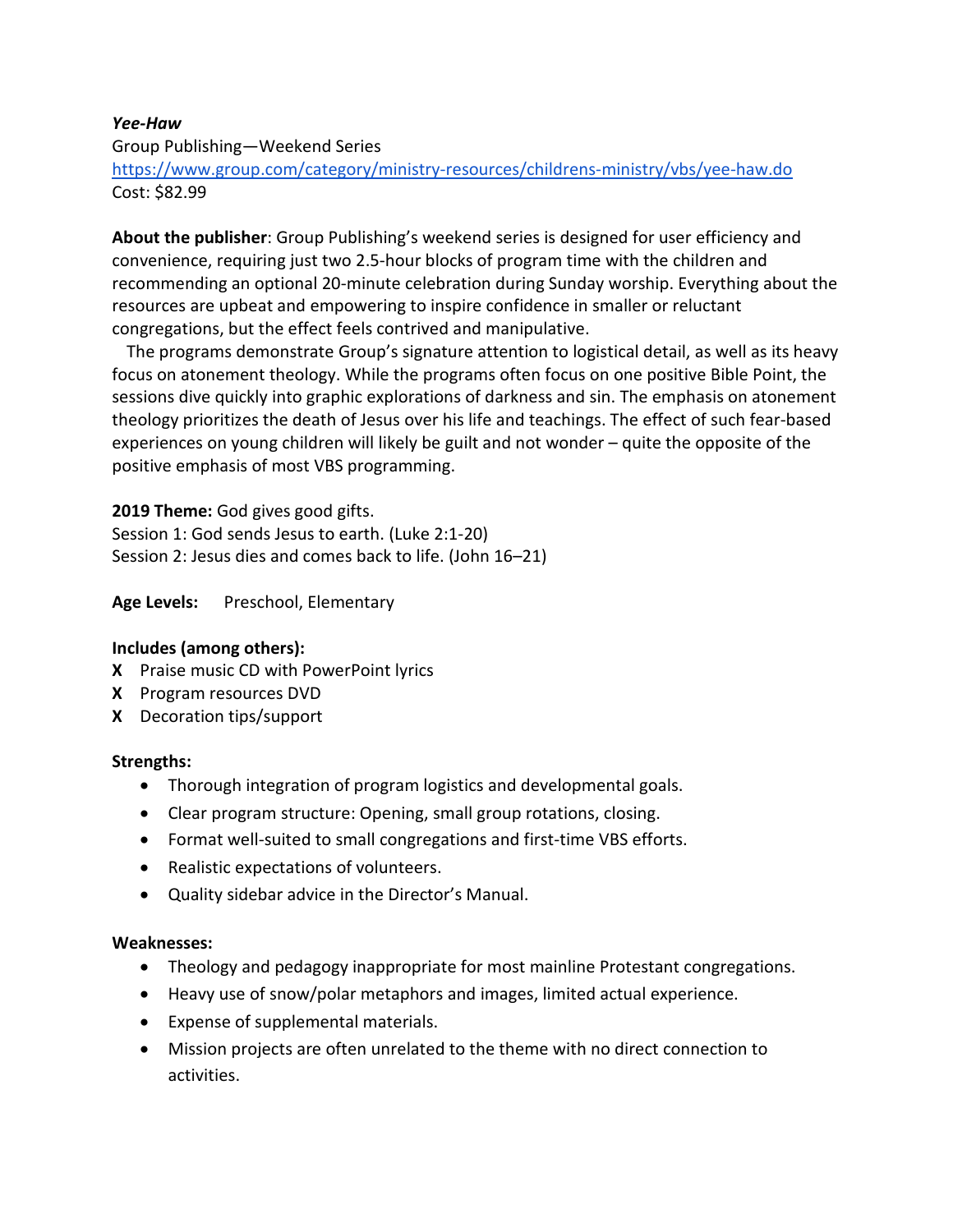#### *Roar*

Group Publishing

<https://www.group.com/category/ministry-resources/childrens-ministry/vbs/roar/products.do> Cost: \$184.99 (standard starter kit) \$224.99 Digital Starter Kit

**About the publisher**: Group Publishing consistently offers creative, colorful programs with excellent support that smooths the rough edges of VBS programs in churches of all sizes. For its primary VBS product in 2019, Group is offering for the first time a Spanish bilingual version.

Group's primary VBS programs are designed as week-long rotation models with mixed-age groups of children led by an adult or teenager along with station leaders. Activities for each group are age appropriate and easy to use. Upbeat music selections fit well with Bible verses and support the daily themes. Group's emphasis on atonement theology, apparent in all of their VBS programs, can be heavy-handed at times. As with any curricula, leaders need to be aware of shifts they find inappropriate and adjust instructions and scripts accordingly. In the 2019 materials, negative stereotypes of women appear in session 2. Martha not only worries, but also complains. Rarely are men portrayed in this negative light. Users should be aware of unintended sexism or ageism in all VBS programs.

**2019 Theme:** Exploring God's goodness and celebrating a ferocious faith that powers us through this wild life. Session 1 – When life is unfair… God is good! (The Israelites are slaves for the Egyptians. Exodus 1; 5; 6) Session 2 – When life is scary… God is good! (God sends plagues on Egypt. Exodus 7:14-12:32) Session 3 – When life changes… God is good! (The Israelites enter the wilderness. Exodus 14-17) Session 4 – When life is sad… God is good! (Jesus dies and comes back to life. John 16-21)

Session 5 – When life is good… God is good! (The Israelites build a memorial to remember God's goodness. Joshua 3-4)

\*\*\*Note that the 2019 curriculum was found to be culturally insensitive, particularly with regard to race, ethnicity, and the diverse cultures on the continent of Africa. Group did publish a document with updates to address some of the identified issues, which can be accessed here: http://bit.ly/2F0UAQI

#### **Age Levels:** Preschool, Elementary

#### **Includes (among others):**

| <b>X</b> Music CD and DVD | <b>X</b> Clip art CD | <b>X</b> Decorating DVD                              |
|---------------------------|----------------------|------------------------------------------------------|
| <b>X</b> Story DVD        |                      | X Training DVD X Spanish Bilingual Edition available |

#### **Strengths:**

- Scaled for small, medium, large groups.
- Beautiful, well organized materials that are easy to use; clear guides for leaders.
- Sensitive to different learning styles.
- Music CD includes nice blend of original compositions and familiar worship songs
- DVD video quality and production value are very good.
- Drama skits are well-written, short, and connect with the biblical theme of the day.
- Snack suggestions are relevant to the theme of the day.

- Expense of supplemental materials, including prepared crafts.
- Mission projects are often unrelated to the theme and have no direct connection to activities.
- Be aware of cultural insensitivity and adjust accordingly.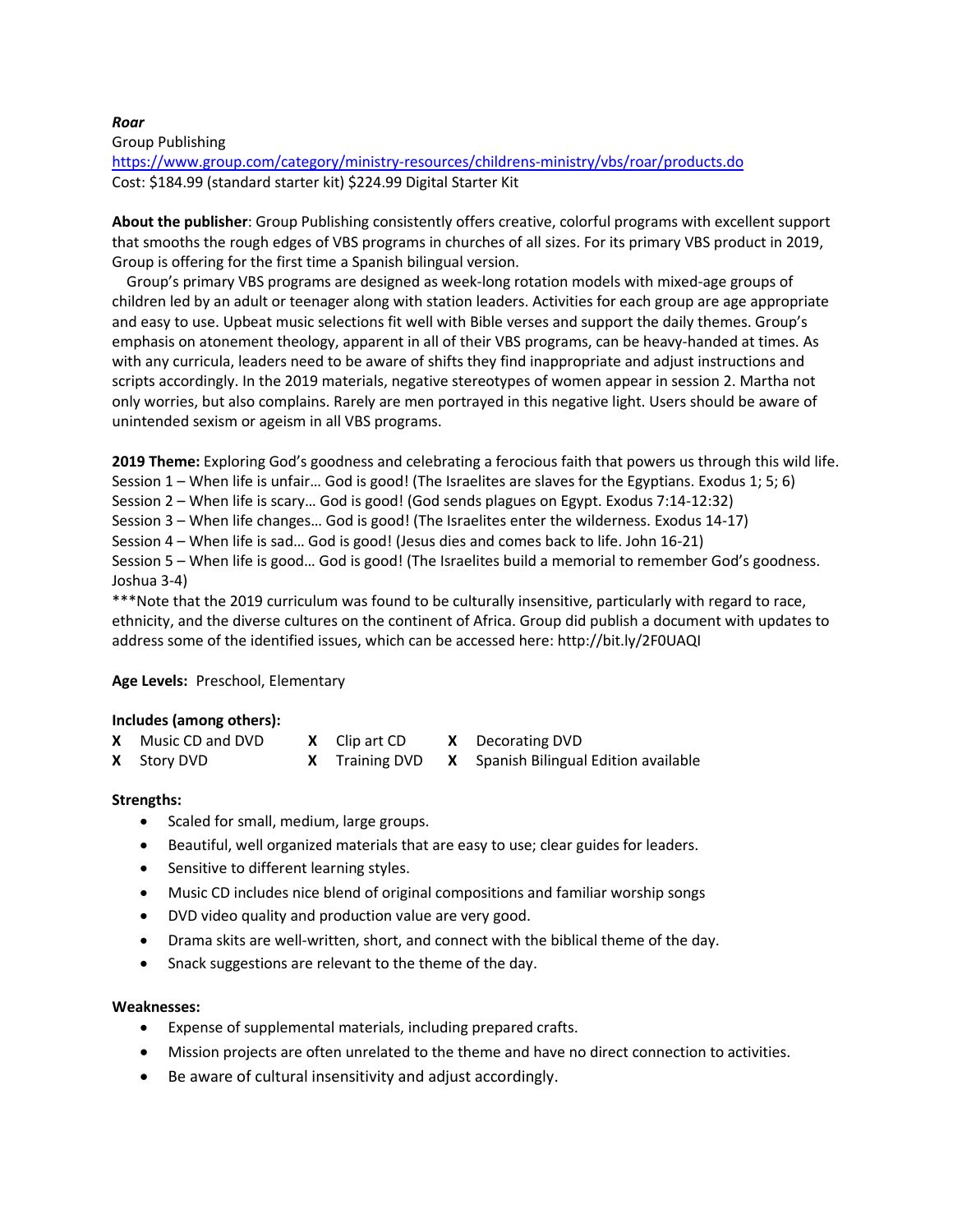# *Into The Wild* LifeWay Christian Resources

<https://vbs.lifeway.com/>

JumpStart Kit: \$35.99; Babies-Kindergarten Starter Kit: \$99.99; Grades 1-6 Starter Kit: \$99.99

**About the publisher:** Lifeway Christian Resources VBS is a comprehensive curriculum that includes a broad range of resources and activities for all ages. Lifeway is a major provider of Christian resources primarily for the Southern Baptist Convention. Its materials are intended for evangelical churches with sin and salvationoriented theologies and with megachurch-type infrastructure and culture.

Lifeway VBS programs primarily focus on salvation and the need for everyone to be converted of sin by the Holy Spirit. Every aspect of its VBS curriculum from the first welcome to the take-home CD has an underlying purpose of leading participants to a conversion experience. The tone of the curriculum, both for the participants and the leaders is heavy-handed, with little emphasis on God's love. Despite themes that sound uplifting, the central message lacks the joy that the Christian life promises. Creedal churches will find it difficult to adapt the recommended daily messages (which permeate all the materials) into a coherent, ageappropriate theological approach more in line with formation built on the baptismal covenant.

**2019 Theme:** Zoom in! Focus on Jesus!

Session 1 –Encounter in the temple. (Jesus knew why He came. Luke 2:41-52)

Session 2 – Encounter at the river. (Jesus is the Son of God. Matthew 3:1-17)

Session 3 – Encounter on the water. (Jesus proved He is God's Son. Matthew 14:22-33)

Session 4 – Encounter at the tomb. (Jesus rose from the dead. John 20:1-18)

Session 5 – Encounter on the Road. (The Bible was written so I can believe. Luke 24:13-35)

**Age Levels:** Elementary; Preschool, Teens and Adults are separate purchases

#### **Includes:**

- 
- 
- **X** Music CD and DVD **X** Detailed leader guides **X** Also available in Spanish
- **X** Detailed decorating plans **X** Snack recipe cards **X** Promotional videos **X** Preparation timelines
- 
- 

#### **Strengths:**

- Detailed lists, charts, and timelines make planning easy.
- Lifeway's VBS website is colorful and easy to navigate.
- A take-home resource, which follows up each day's content, can be purchased or downloaded free.
- Worship guides, DVDs, and CDs must be purchased separately.
- The music for elementary children is inviting and easy to sing (CD is not reproducible).
- A leader's guide is available for children with special needs (\$11.99).
- Available in Spanish.

- Some craft suggestions require purchasing kits (with limited creativity) or extensive prep time, a problem if many children attend VBS. Creating your own would be time consuming.
- The decorating tips and products to create the setting are complex.
- The majority of the games (only available on cards) are competitive in nature.
- The snack suggestions mostly include sugary or salty choices.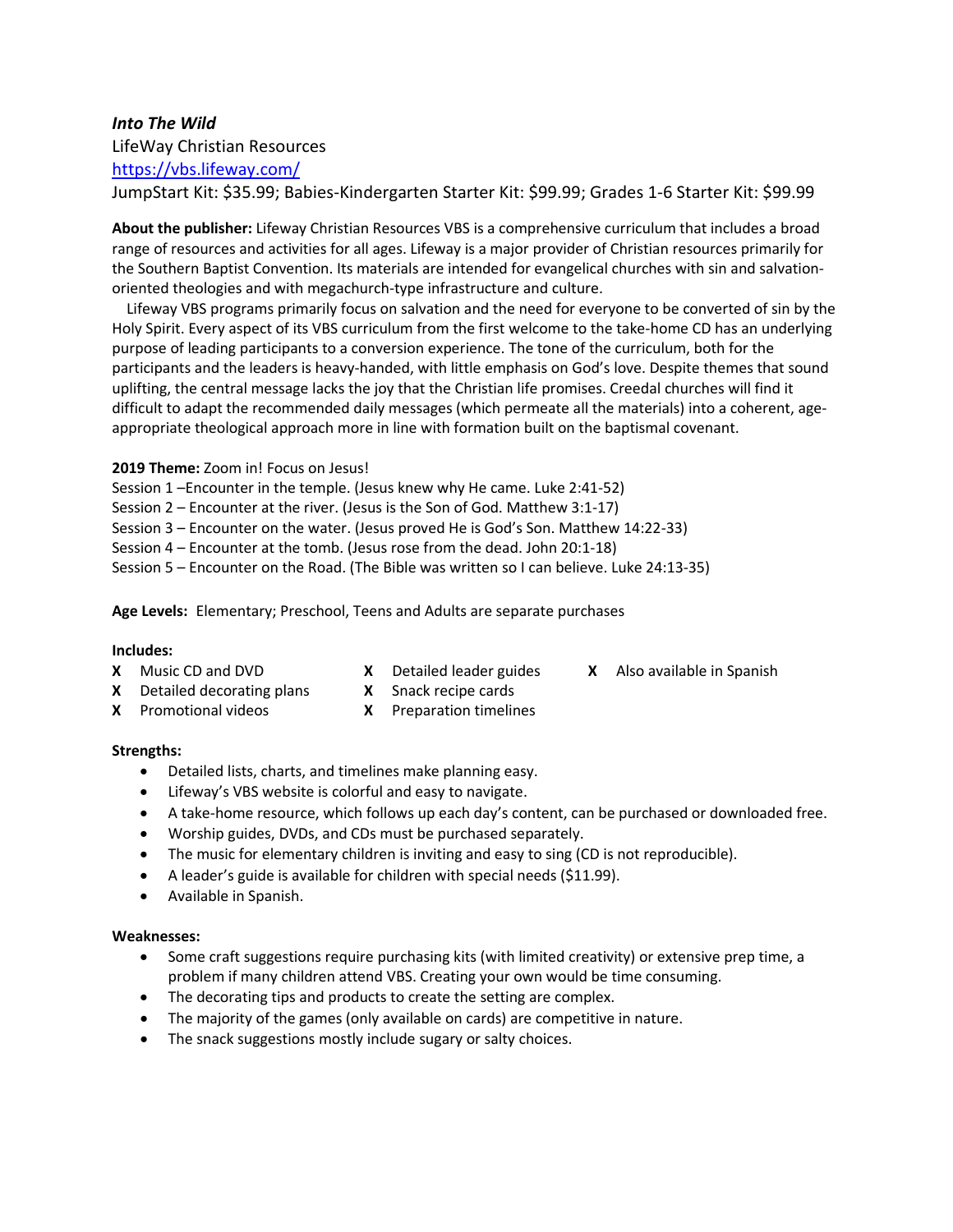*Power Up: Raise Your Game* Orange <http://orangevbs.com/> Cost: \$209.00

**About the publisher**: The descriptions by Orange publishing of their VBS programs made us optimistic that the positive themes would help these resources overcome the CMT's usual reservations with this publisher. It hasn't turned out that way.

The activities are flexible, well-constructed, and clearly explained, and the media materials are beautifully created and impressive. A congregation could have a lot of fun participating in Orange VBS programs, and even make some interesting crafts.

But the bottom line is that these materials are intended for evangelical churches with sin and salvation-oriented theologies—and with megachurch-type infrastructure and culture. The themes and Bible readings for the individual days are not in themselves objectionable, and a theologically savvy director with time to tinker could make it work. Still, creedal churches will probably find it more trouble than it's worth to try adapting the recommended daily messages (which permeate all the materials) into a coherent, age-appropriate theological approach more in line with formation built on the baptismal covenant.

**2019 Theme:** "God's power has given us everything we need to live a godly life." 2 Peter 1:3a, NIRV

Session 1 – God wants you to know Him. (God calls Abram, Genesis 12:1-4, 15:1-7)

Session 2 – We can know God through His Word. (The life of Josiah, 2 Kings 22-23)

Session 3 – God sent Jesus to save us. (Jesus' Baptism, John 1:29-34, Matthew 3:1-17, Easter story)

Session 4 – God sent His Spirit to help you. (Pentecost, Acts 1-2)

Session 5 – You can help others know God. (Fruit of the Spirit, Galatians 5:22-23)

#### **Age Levels:** Preschool, Elementary

#### **Includes:**

- 
- **X** Music CD or DVD **X** Registration and volunteer forms
- **X** Alternate schedule **X** Training videos
	-
- **X** Decoration tips/support **X** Family materials
- 
- **X** Animations and videos **X** Promotional materials, social media
- 

#### **Strengths:**

- Thorough, well-produced materials.
- Detailed guidance for less experienced organizers/coordinators.
- Very flexible for use with different schedules, group sizes, age groups.
- Attentive to the need to support and include parents in integrating lessons at home.

- Theological emphases frequently inappropriate for mainline protestant congregations.
- Music fairly indistinguishable from commercial evangelical praise music.
- Makes assumptions about megachurch-style infrastructure and congregational culture.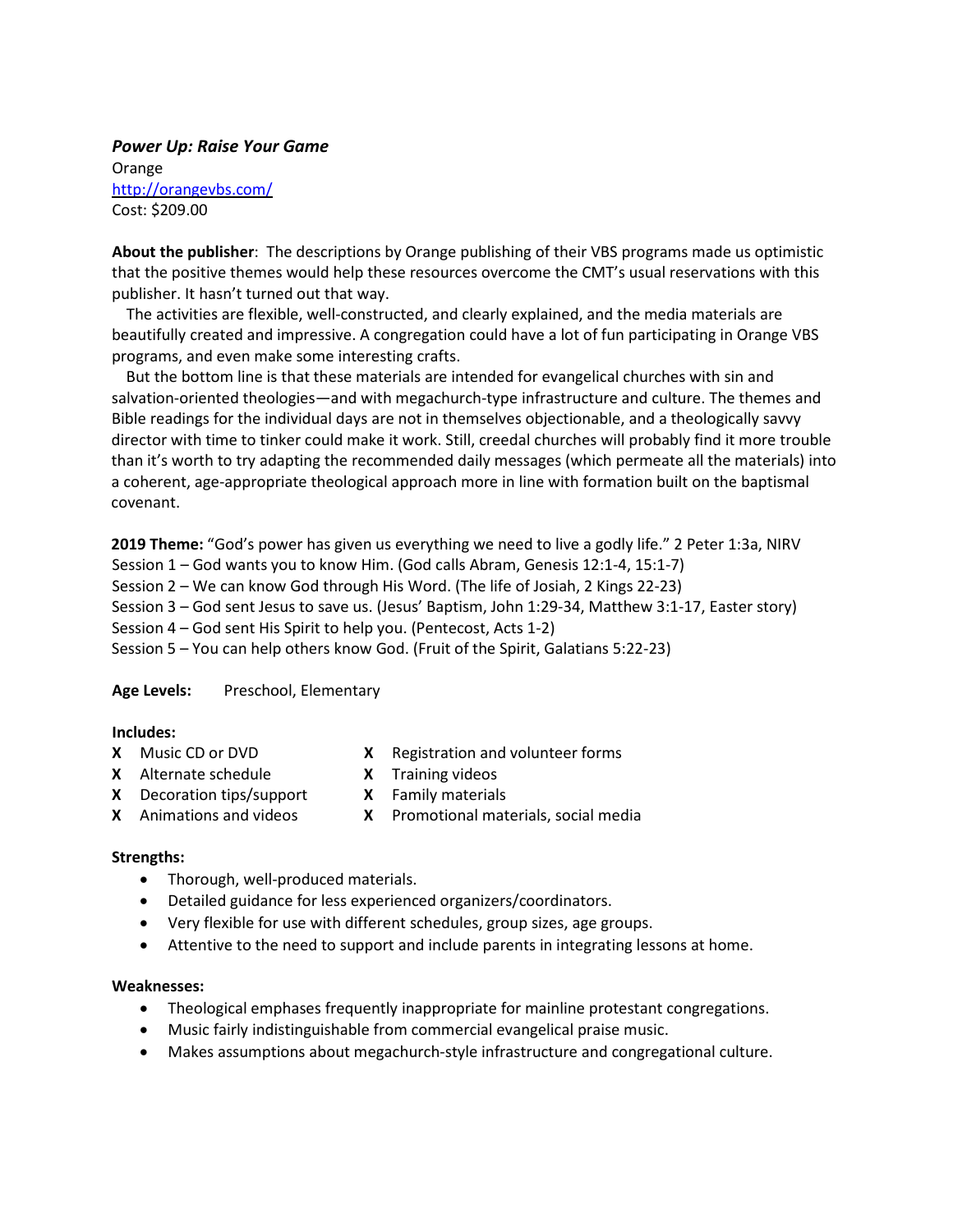**Español Currículo**

# **para la escuela bíblica**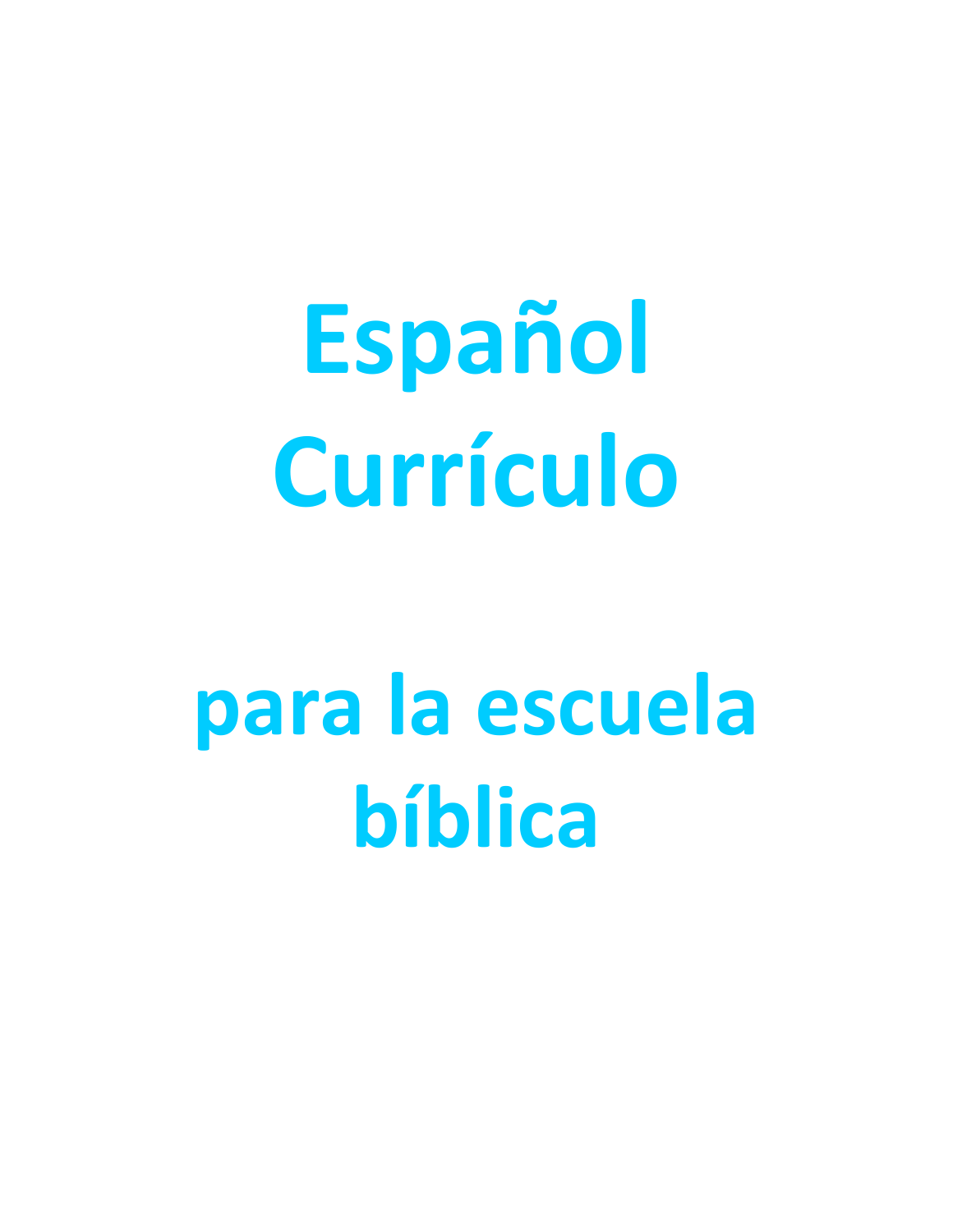# *El tren de las Buenas Noticias (The Good News Train)*

Concordia [https://www.concordiasupply.com/Vacation-Bible-School/VBS-2019-Themes/The-Good-News-](https://www.concordiasupply.com/Vacation-Bible-School/VBS-2019-Themes/The-Good-News-Train-Spanish-VBS-2019)[Train-Spanish-VBS-2019](https://www.concordiasupply.com/Vacation-Bible-School/VBS-2019-Themes/The-Good-News-Train-Spanish-VBS-2019) Cost: \$54.99 (español) \$100.00 (bilingual)

**About the publisher**: Si bien las actividades son apropiadas para su edad, el idioma no lo es; asume un vocabulario teológico maduro. Conceptos tales como el pecado, el diablo y la resurrección se usan con frecuencia sin explicación. Cada día se les dice a los maestros que se concentren en el pecado, como: "Nuestros corazones son pecaminosos, así que no queremos escuchar o recibir la Palabra de Dios". Las aperturas, cierres y guías de historias están muy escritas, lo que permite a los líderes por sus propias palabras y poco espacio para los propios pensamientos de los alumnos.

Los temas generales y los personajes animados a menudo son atractivos e incluso caprichosos, lo cual está en desacuerdo con la teología de mano dura. Además, como ocurre con muchos textos bíblicos de las escrituras hebreas, las conexiones o inferencias a la vida y el trabajo de Jesús o la perspectiva teológica del Nuevo Testamento son, en el mejor de los casos, tenues.

#### **2019 Theme: El tren de las Buenas Noticias (The Good News Train)**

Session 1 – Jesus Frees Me and Sends Me (Mark 5:1-20) The demon-possessed man from the Gerasenes Session 2 – Jesus Quenches Our Thirst (Exodus 17:1-7) Water from the rock Session 3 – Jesus Picks Me Up and Holds Me Close (Matthew 8:1-4) Jesus heals a man with leprosy Session 4 – Jesus Gives Me Health (Luke 8:40-56) The healing of Jairus' daughter and of the woman with bleeding Session 5 – Jesus Satisfies Me (1 Kings 17:8-16) The widow of Zarephath

#### **Age Levels:** Preschool, Elementary, Adult Study

#### **Includes:**

**X** Music CD or DVD **X** Adult Bible Studies

#### **Strengths:**

- The curriculum was originally written in Spanish.
- Quality planning materials, including forms, job descriptions, schedules, and online resources.
- Decoration supplies and ideas include huge posters that help set the tone.
- Craft supplies, decorations, and keepsakes available on website, but costly.
- Music is upbeat and memorable.

- Crafts do not allow for much creativity and often require the purchase of material from website.
- Games are competitive rather than cooperative.
- Questions are close-ended, leaving children little room to imagine or wonder.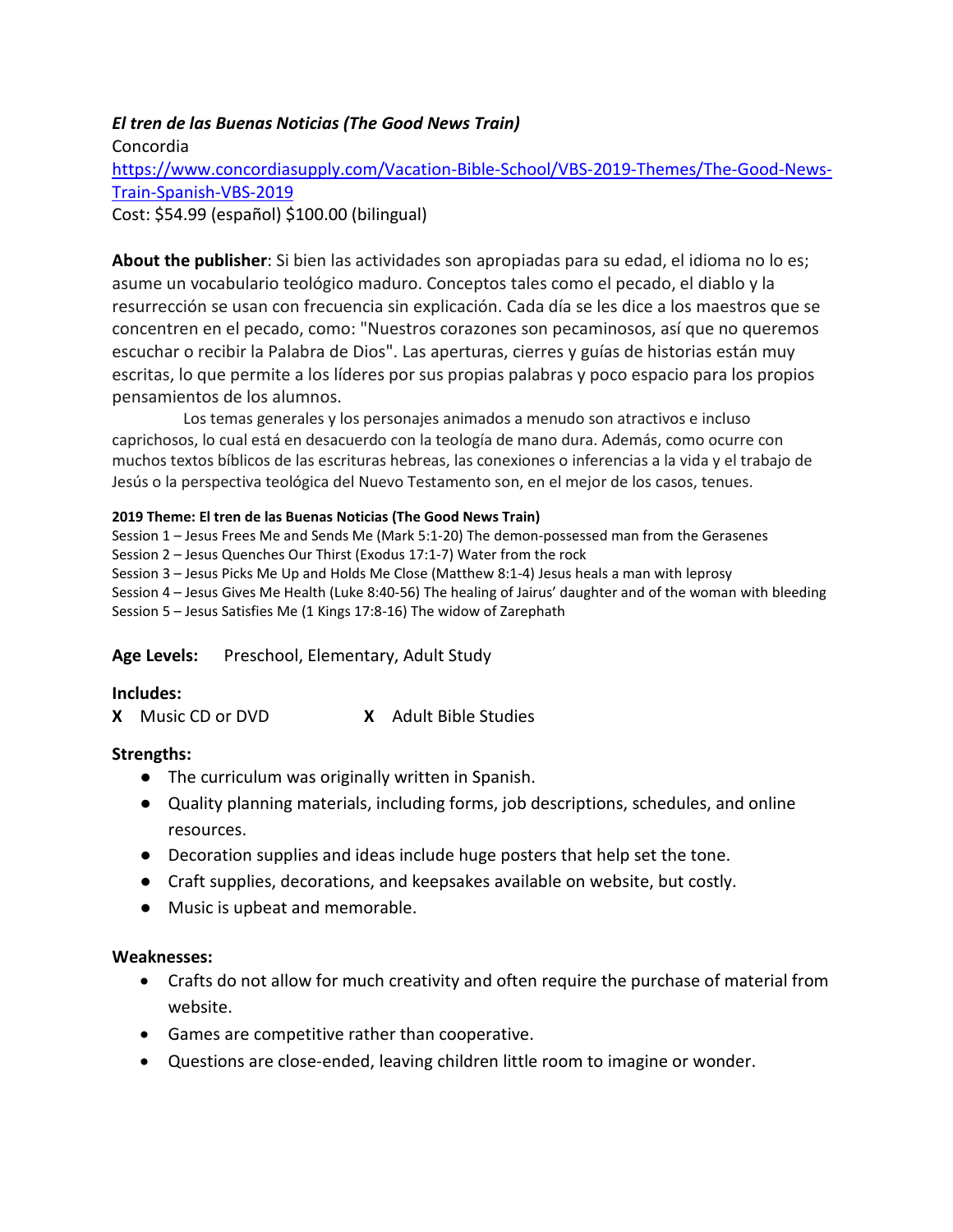# *Roar (Roar Bilingual Spanish Edition)*

Group Publishing [https://www.group.com/product/1210000309310-roar-vbs-ultimate-starter-kit](https://www.group.com/product/1210000309310-roar-vbs-ultimate-starter-kit-bilingual.do?sortby=ourPicks&refType=&from=fn)[bilingual.do?sortby=ourPicks&refType=&from=fn](https://www.group.com/product/1210000309310-roar-vbs-ultimate-starter-kit-bilingual.do?sortby=ourPicks&refType=&from=fn) \$224.99 Spanish Bilingual Digital Starter Kit

**About the publisher**: Group Publishing consistently offers creative, colorful programs with excellent support that smooths the rough edges of VBS programs in churches of all sizes. For its primary VBS product in 2019, Group is offering for the first time a Spanish bilingual version.

Group's primary VBS programs are designed as week-long rotation models with mixed-age groups of children led by an adult or teenager along with station leaders. Activities for each group are age appropriate and easy to use. Upbeat music selections fit well with Bible verses and support the daily themes. Group's emphasis on atonement theology, apparent in all of their VBS programs, can be heavyhanded at times. As with any curricula, leaders need to be aware of shifts they find inappropriate and adjust instructions and scripts accordingly. In the 2019 materials, negative stereotypes of women appear in session 2. Martha not only worries, but also complains. Rarely are men portrayed in this negative light. Users should be aware of unintended sexism or ageism in all VBS programs.

**2019 Theme:** Exploring God's goodness and celebrating a ferocious faith that powers us through this wild life.

Session 1 – When life is unfair… God is good! (The Israelites are slaves for the Egyptians. Exodus 1; 5; 6) Session 2 – When life is scary… God is good! (God sends plagues on Egypt. Exodus 7:14-12:32) Session 3 – When life changes… God is good! (The Israelites enter the wilderness. Exodus 14-17) Session 4 – When life is sad… God is good! (Jesus dies and comes back to life. John 16-21)

Session 5 – When life is good… God is good! (The Israelites build a memorial to remember God's goodness. Joshua 3-4)

**Age Levels:** Preschool, Elementary

#### **Includes (among others):**

|  | Music CD and DVD |  | $X$ Clip art CD |  | X Decorating DVD |
|--|------------------|--|-----------------|--|------------------|
|--|------------------|--|-----------------|--|------------------|

**X** Story DVD **X** Training DVD

#### **Strengths:**

- Scaled for small, medium, large groups.
- Beautiful, well organized materials that are easy to use; clear guides for leaders.
- Sensitive to different learning styles.
- Music CD includes nice blend of original compositions and familiar worship songs
- DVD video quality and production value are very good.
- Drama skits are well-written, short, and connect with the biblical theme of the day.
- Snack suggestions are relevant to the theme of the day.

- Expense of supplemental materials, including prepared crafts.
- Mission projects are often unrelated to the theme and have no direct connection to activities.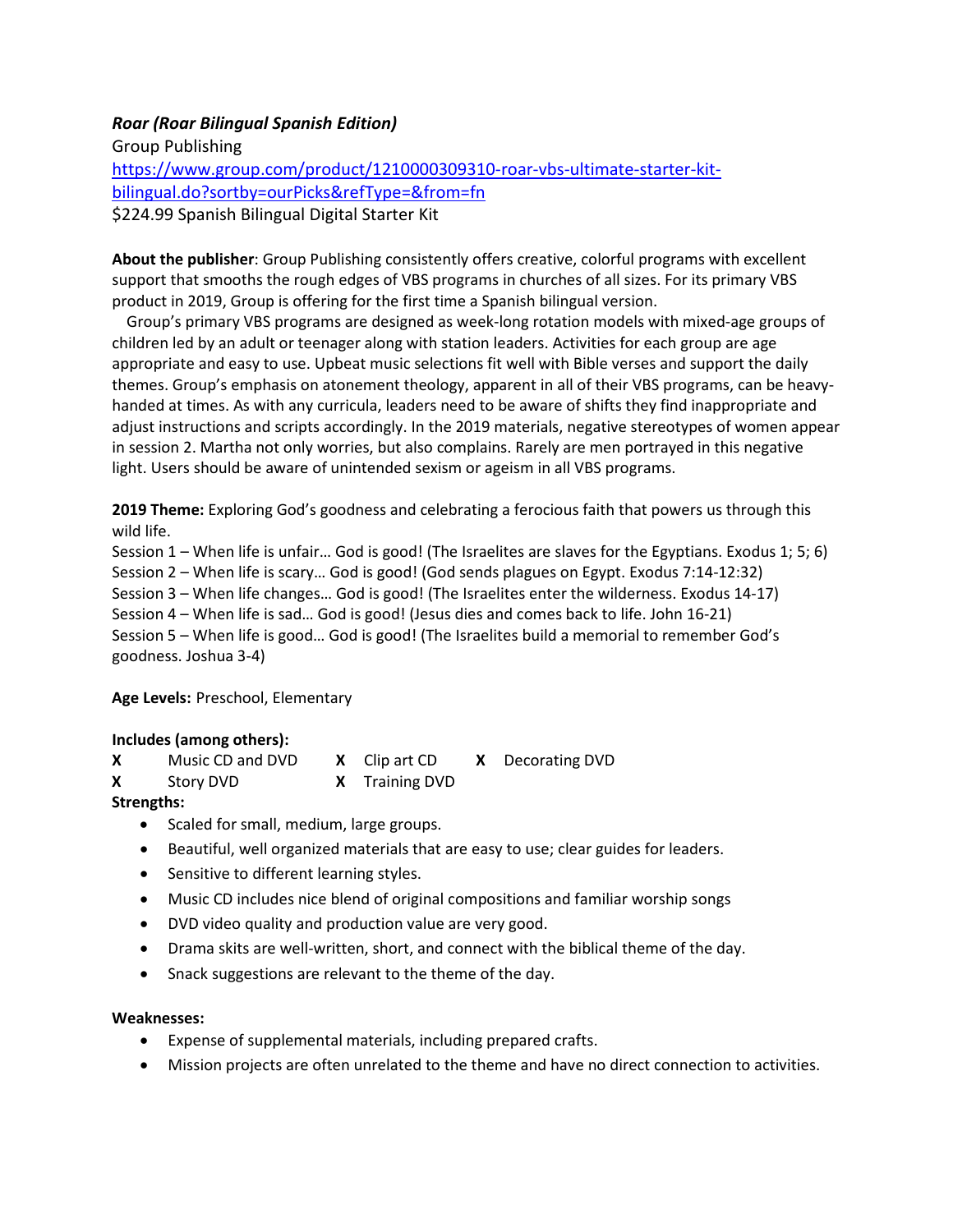#### *En La Naturaleza (Into The Wild Spanish Edition)*

LifeWay Christian Resources <https://ebv.lifeway.com/> Starter Kit: \$69.99 (Preschool and Elementary)

**About the publisher:** Lifeway Christian Resources VBS is a comprehensive curriculum that includes a broad range of resources and activities for all ages. Lifeway is a major provider of Christian resources primarily for the Southern Baptist Convention. Its materials are intended for evangelical churches with sin and salvationoriented theologies and with megachurch-type infrastructure and culture.

Lifeway VBS programs primarily focus on salvation and the need for everyone to be converted of sin by the Holy Spirit. Every aspect of its VBS curriculum from the first welcome to the take-home CD has an underlying purpose of leading participants to a conversion experience. The tone of the curriculum, both for the participants and the leaders is heavy-handed, with little emphasis on God's love. Despite themes that sound uplifting, the central message lacks the joy that the Christian life promises. Creedal churches will find it difficult to adapt the recommended daily messages (which permeate all the materials) into a coherent, ageappropriate theological approach more in line with formation built on the baptismal covenant.

**2019 Theme:** ¡Acércate¡ ¡Enfócate en Jesús! **(**Zoom in! Focus on Jesus!) Session 1 –Encounter in the temple. (Jesus knew why He came. Luke 2:41-52) Session 2 – Encounter at the river. (Jesus is the Son of God. Matthew 3:1-17) Session 3 – Encounter on the water. (Jesus proved He is God's Son. Matthew 14:22-33) Session 4 – Encounter at the tomb. (Jesus rose from the dead. John 20:1-18) Session 5 – Encounter on the Road. (The Bible was written so I can believe. Luke 24:13-35)

**Age Levels:** Elementary; Preschool, Teens and Adults are separate purchases

#### **Includes:**

- 
- **X** Music CD and DVD **X** Detailed leader guides
- **X** Detailed decorating plans **X** Snack recipe cards
- **X** Promotional videos **X** Preparation timelines

#### **Strengths:**

- Detailed lists, charts, and timelines make planning easy.
- Lifeway's VBS website is colorful and easy to navigate.
- A take-home resource, which follows up each day's content, can be purchased or downloaded free.
- Worship guides, DVDs, and CDs must be purchased separately.
- The music for elementary children is inviting and easy to sing (CD is not reproducible).
- A leader's guide is available for children with special needs (\$11.99).
- Available in Spanish.

- Some craft suggestions require purchasing kits (with limited creativity) or extensive prep time, a problem if many children attend VBS. Creating your own would be time consuming.
- The decorating tips and products to create the setting are complex.
- The majority of the games (only available on cards) are competitive in nature.
- The snack suggestions mostly include sugary or salty choices.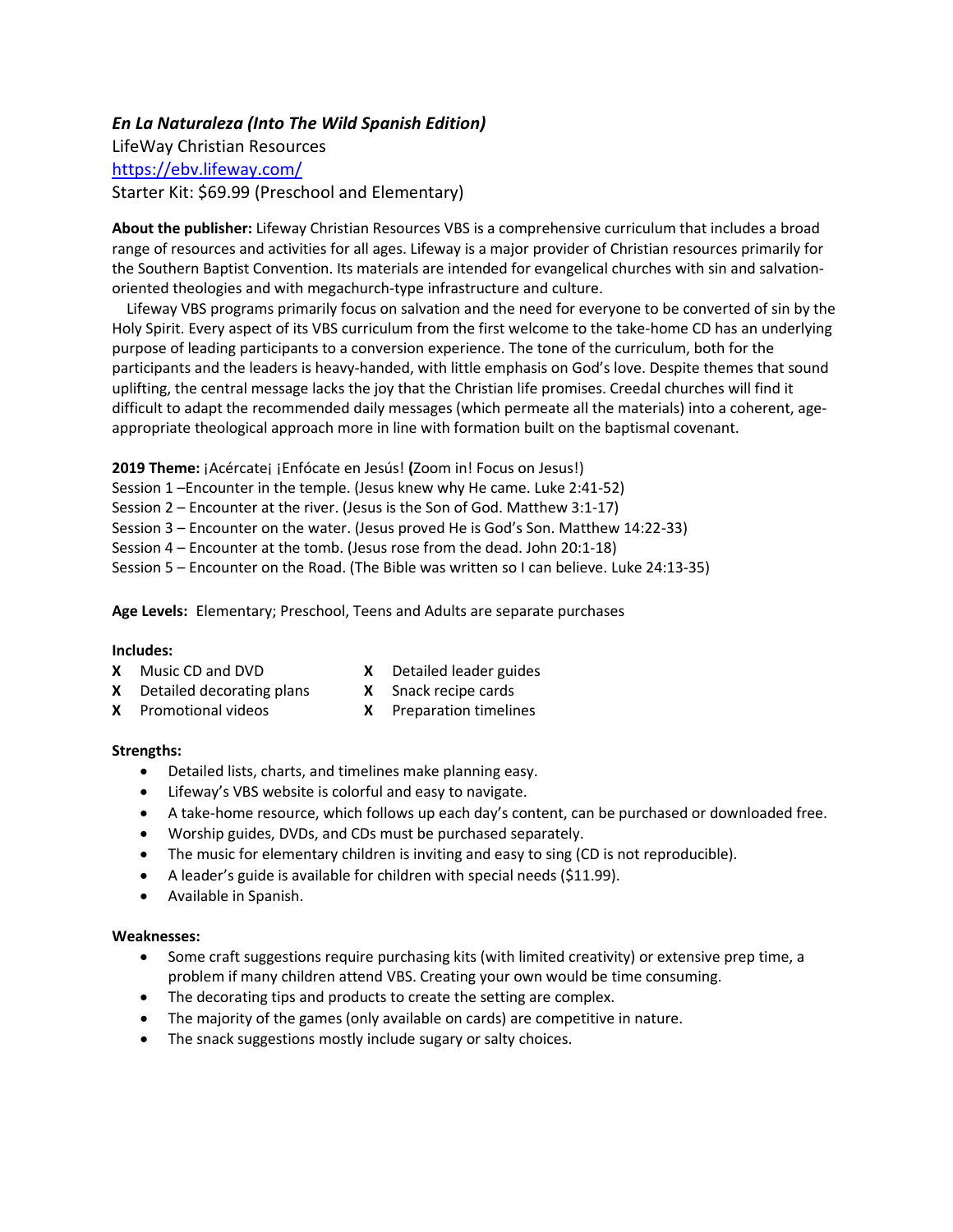# *¡Agua! Currículo para la Escuela Bíblica (VBS) para Comunidades de Habla Hispana*

Publicado por la organización presbiteriana Living Waters for the World, 2009 [https://promailv5.fulfillmentconcepts.com/v5fmsnet/ordent/PmOfferDet.asp?XOFFER=521&xp](https://promailv5.fulfillmentconcepts.com/v5fmsnet/ordent/PmOfferDet.asp?XOFFER=521&xpath=*19&XGROUP=19&NotMain=1&PG=&MAXPG=&PmSess1=10488) [ath=\\*19&XGROUP=19&NotMain=1&PG=&MAXPG=&PmSess1=10488](https://promailv5.fulfillmentconcepts.com/v5fmsnet/ordent/PmOfferDet.asp?XOFFER=521&xpath=*19&XGROUP=19&NotMain=1&PG=&MAXPG=&PmSess1=10488) Precio: \$42 (para comunidades de habla hispana)

*¡Agua!* es un programa de Escuela Bíblica de Vacaciones (VBS) de cinco días, creado para niños del kínder al quinto grado, con opción de ser adaptado para preescolares. La meta del programa es celebrar el agua como regalo de Dios para la creación y crear conciencia en los niños sobre la importancia de esa agua y el gran número de personas en el mundo que no tiene acceso al agua limpia. Cada día el programa ofrece lecciones de tres horas diarias donde se incluye una historia bíblica, manualidades, música y tiempo para la recreación. Aunque el diseño gráfico de este recurso es muy sencillo, su contenido es sólido. Me gustaría que mis propios hijos pudieran participar de la experiencia que ofrece este programa.

**Niveles:** Del kínder a quinto grado (con opciones para preescolares)

#### **Materiales Incluídos:**

- **X** Paquete del Líder (disponible en forma digital)
- **X** Música en CD
- **X** Horario alternativo (para preescolares)

#### **Ventajas:**

- Crea conciencia sobre el gran número de personas en el mundo que no tiene acceso al agua limpia y les presenta un ejemplo de cómo podemos ayudar a los más necesitados.
- Enseña la importancia de lavarse las manos con agua limpia para mantenerse saludable.
- Educa a los niños en cuanto al valor del agua en sus comunidades y en el resto del mundo.
- Las instrucciones generales están bien escritas en español (una buena traducción).
- Currículo que integra bien la lección con las actividades interactivas.
- Buenas instrucciones para los instructores.
- Los instructores enseñan la misma lección a grupos diferentes cada día.
- Hay tiempo para reunir al grupo completo al comienzo y al final de cada día.
- El programa se organiza para que los niños tengan la misma persona acompañándolos cada día del programa.
- Precio muy razonable (\$42).

#### **Desventajas:**

- La sección de reproducibles no está completamente en español.
- Algunos de los materiales que se necesitan para las lecciones en algunos casos pueden ser difíciles de conseguir.
- Los cantos en español en el CD de música necesitan revisión.
- El recurso con la letra de los cantos está incompleto y no provee partituras ni acordes.
- Hace falta una manera de proveer servicio al cliente en español.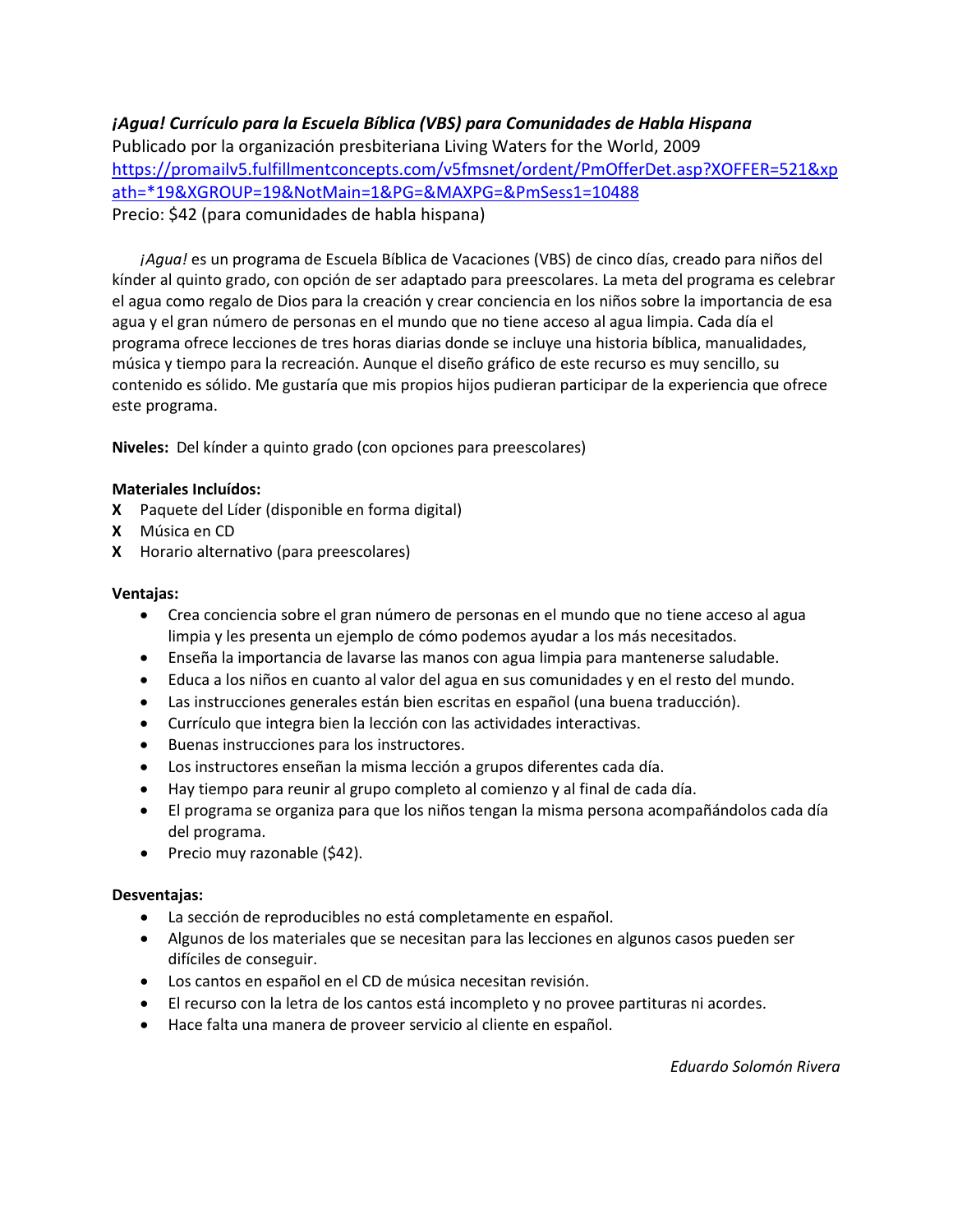# **Perennial VBS Programs**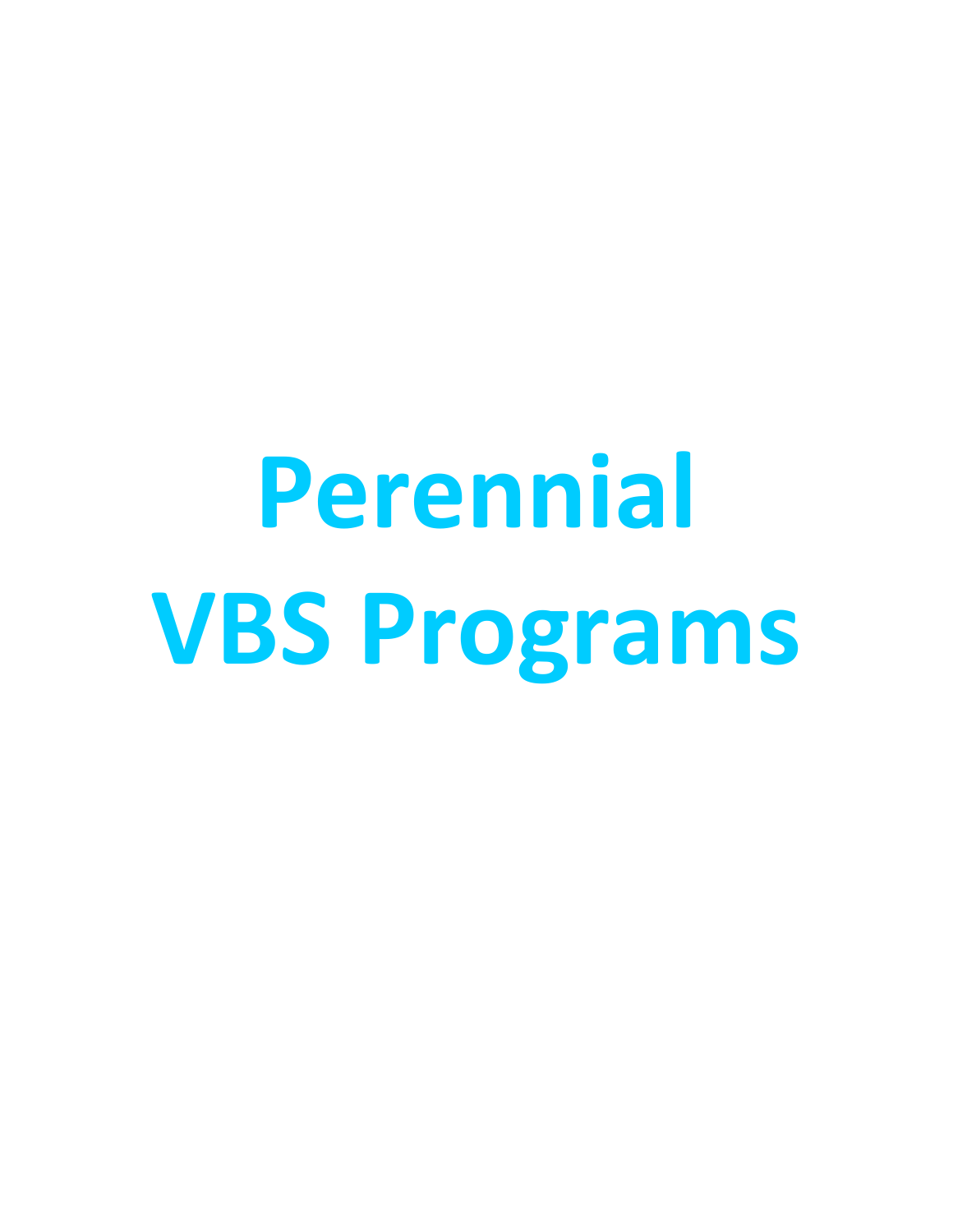# *Abundance Orchard* **Where Faith Grows and Hungry People Are Fed** Society of St Andrew 800-333-4597 <http://endhunger.org/vbs/> Cost: Free download

The theme of food is beautifully woven through the stories, activities, snacks and mission components of the *Abundance Orchard* VBS. Theological themes that run through the curriculum illustrate the abundance of God's love and presence in our lives. The curriculum encourages the development of empathy and invites the children not only into the Bible stories, but also to reflect on the meaning of the stories in their own lives.

The program's strength is in its theological content, its detailed instructions, and its flexibility. With creative leadership, this program could be modified to fit a wide variety of situations, numbers, ages, and local circumstances and mission projects. For example, organizers could plant a few garden beds that would be ready to harvest at the time of the VBS, and children could harvest the food for the food bank or take a field trip to a community garden or food bank.

*Abundance Orchard* contains two full sets of material, one Old Testament-based, the other New Testament-based. Since each day is self-contained, sessions could be selected from either set. Little in the resource is ready-made, but comprehensive instructions invite adult organizers to use their imagination and skills to build a fantastic learning environment. Although all children will enjoy the program, it especially speaks to visual and kinesthetic learners.

This curriculum encourages sustainable practices by enlisting the help of a variety of people and using repurposed materials. The program could be simplified, but it would lose some of its appeal.

#### **Ages Levels:** Preschool and Elementary age

#### **Includes:**

- X Two full VBS curriculums
- X Music list with some links to words
- X Detailed instructions, checklists, and activities

#### **Strengths:**

- Ten-day curriculum is a free download.
- Sustainable in its theme and its practices.
- Very detailed leader instructions, including check lists, and links to music files.
- Leader preparation for storytelling invites leaders to engage deeply with the material. Reflection questions could be modified to create a program for an older audience.
- Variety of fun activities are engaging and instructive.
- Food themes are cleverly inserted throughout the program.
- Children are introduced to the programs of the Society of St. Andrew to reduce food waste and hunger and encouraged to connect with local food organizations.

#### **Weaknesses:**

- Suggested music resources are outdated and difficult to find.
- Detailed description of set up is provided, but few pictures or drawings are included.
- Is not designed for large numbers but could be modified into rotating stations.

*Robin Denney*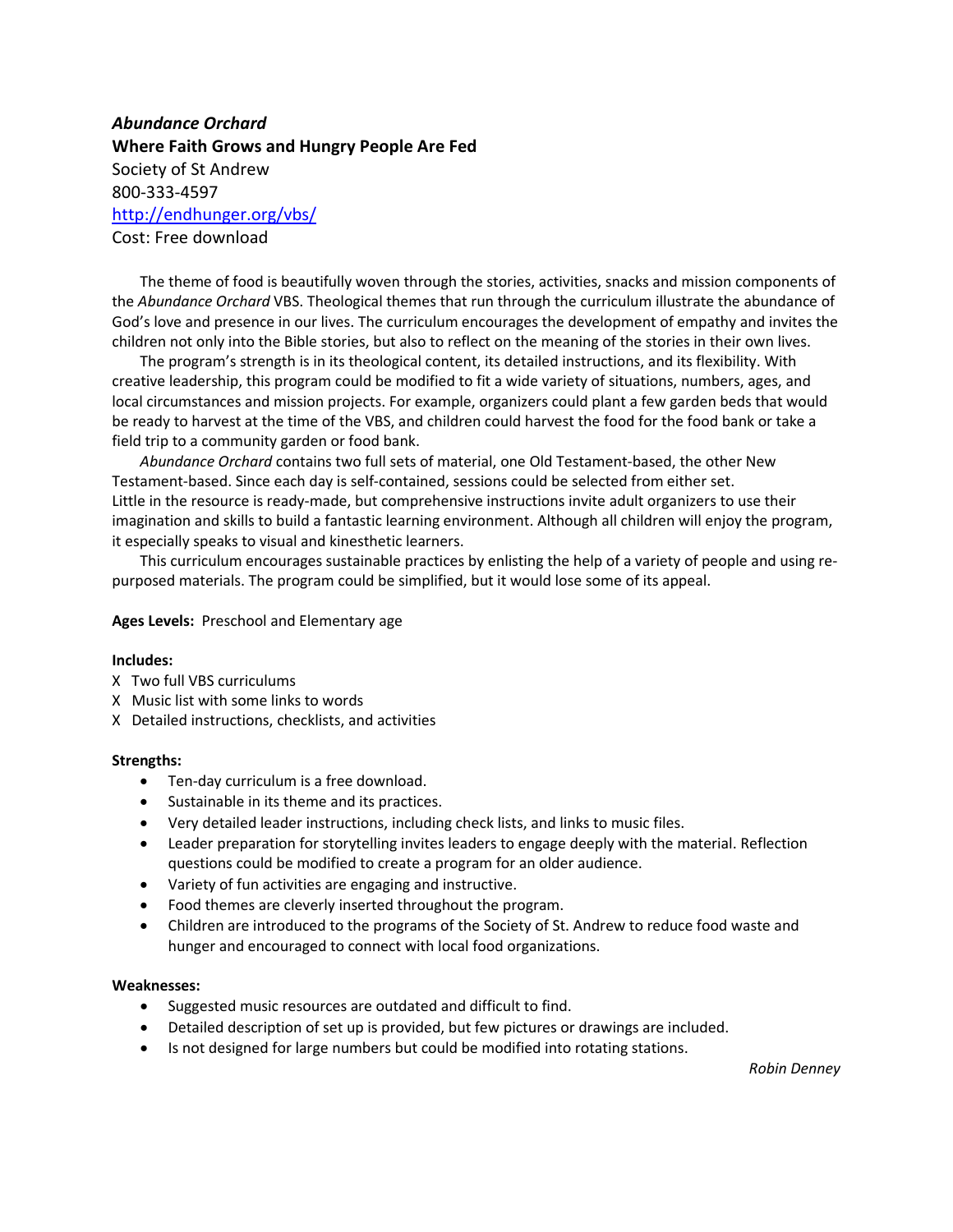# *The Abundant Life Garden Project: A Program for Children of the Episcopal Church*

Episcopal Relief & Development (ERD)

<http://www.episcopalrelief.org/church-in-action/christian-formation/abundant-life-garden-project> Free (download)

*The Abundant Life Garden Project* is a five-session curriculum that focuses on the importance of *Water*, *Seeds*, *Soil*, *Animals*, and *Harvest*. Although each session is designed for a one-hour period, additional activities are available in the appendices. Through this program children will learn Bible stories and participate in activities that reinforce each day's theme. Children will also explore stories from the Episcopal Relief and Development (ERD) website that show the needs of people throughout the world

#### **Age Levels:** Preschool - Elementary

#### **Includes:**

**X** Director's Guide

#### **Strengths:**

- Emphasizes a loving God.
- Curriculum is free.
- Heavy emphasis on environmental concerns and encourages being good stewards of the world's resources.
- Calls attention to the suffering of those around the world and highlights ways that children can make a difference.
- Daily themes connect well with Biblical stories.
- Incorporates using a Litany of Thanks and meditation into daily activities.
- Includes alternative schedules.

#### **Weaknesses:**

- Lacks variety in daily activities
- Heavy emphasis on drawing and writing with no alternative options for children who learn through physical activities.
- Curriculum is difficult to find on the ERD website.
- Options for Extended Time Periods in Appendix A do not include any theme-related snack or play time activities.
- Stories from the field available on the ERD website are geared towards an adult audience and may not hold the attention of children.
- Music must be purchased and added by the user.

*Lori Daniels*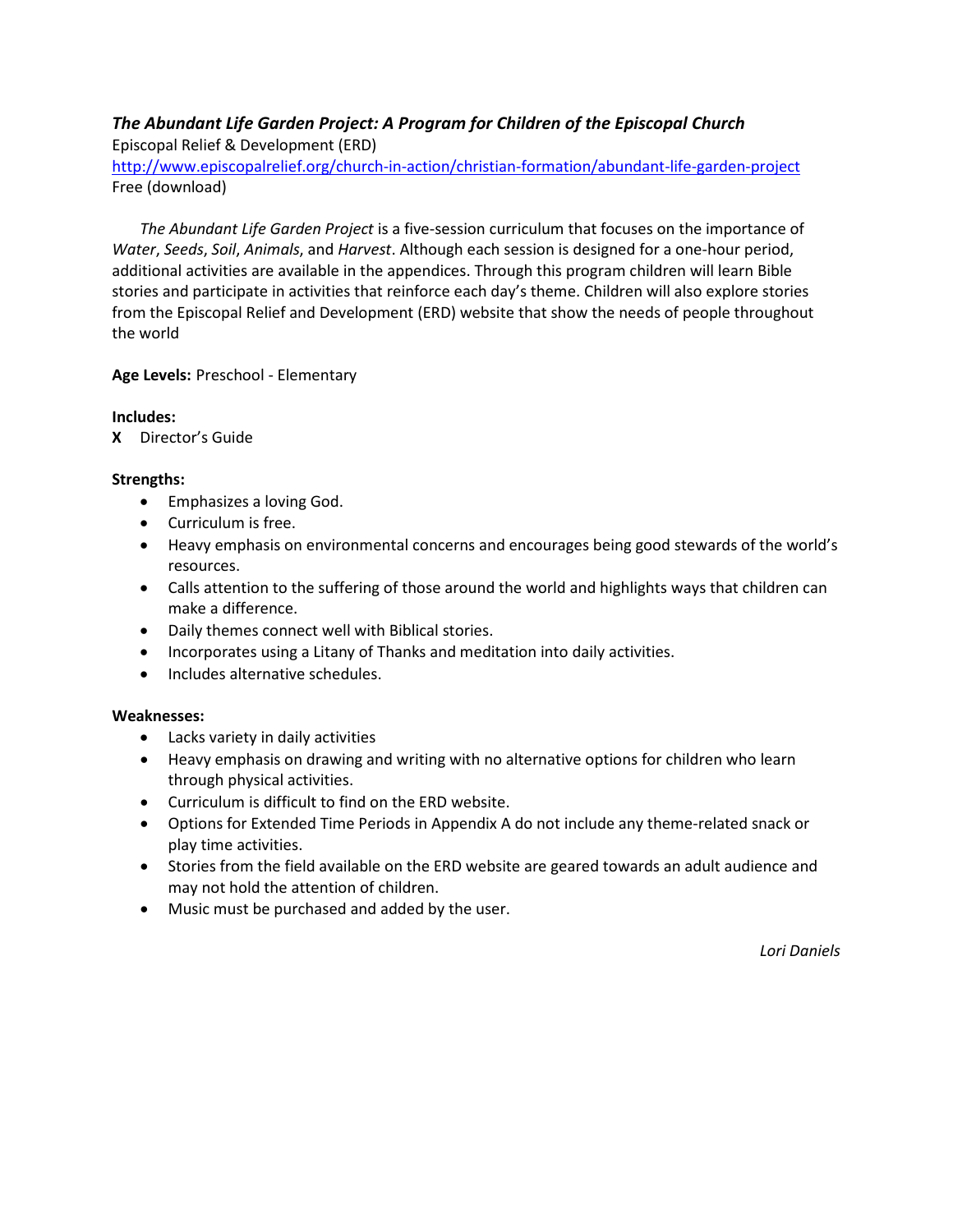# *All God's Children: The Church Family Gathers for a Very Blessed Summer* GenOn Ministries [http://www.genonministries.org/products/all-gods-children-the-church-family-gathers-for-a](http://www.genonministries.org/products/all-gods-children-the-church-family-gathers-for-a-very-blessed-summer)[very-blessed-summer](http://www.genonministries.org/products/all-gods-children-the-church-family-gathers-for-a-very-blessed-summer) \$48.80 (download)

GenOn Ministries' intergenerational program allows the entire church family to grow and celebrate their faith together. Using psalms and Gospel readings, this VBS explores what it means to be a follower of Jesus, from the very young to the very old, and everyone in between. Each of the 5 sessions includes time for all ages to share a meal, listen and respond to scripture, play games, work on a craft, and sing together. In addition, each day has "at home" conversation starters that allow families to extend and remember the topic.

This VBS is not intended to replace age-specific events or programs but is intended to broaden your congregation's opportunities to build relationships, carry one another's burdens, and celebrate joys.

# **Age Levels:** Specifically Intergenerational

#### **Includes:**

**X** Director's Guide **X** Fully resourced Pinterest pages

#### **Strengths:**

- Perfect for a small congregation, with little set-up or significant volunteer time.
- Excellent use of Pinterest to offer ideas for decorating, crafts, food, and mission/outreach.
- Take-It-Home Blessings keep the topic relevant for more than the 2 hours of VBS time.
- Each session stands alone so those who attend will be fully included and not feel they have missed content. "Blessing Others" outreach component can extend the entire set of lessons.
- Strong explanation of purpose of intergenerational faith programming.

#### **Weaknesses:**

- Planning details are inadequate. VBS leader needs a good grasp of group planning as there are no specific supply lists or volunteer responsibilities.
- Safe practices guidelines need to be addressed for such a multi-age gathering.
- Scripture readings are designed for short attention spans. Leader will need to decide how to present Bible stories to capture wide-range of comprehension levels.
- Scripture responses are all verbal. Mixed-media responses, not all words, would be welcome, i.e. respond with Legos, with painting, with poetry, with movement.
- Without specific guidelines for time, VBS director will have to test out each activity.

*Charlotte Greeson*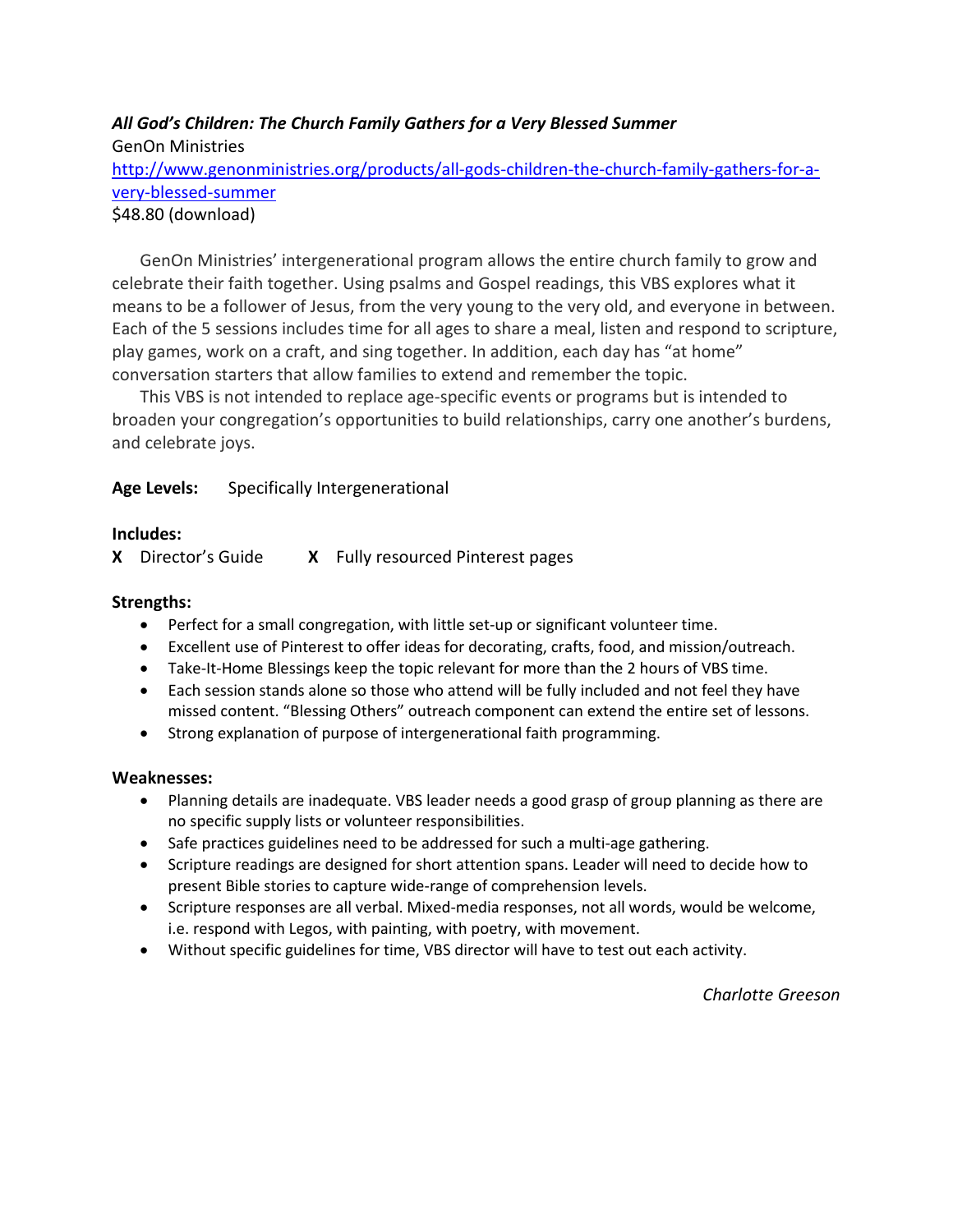# *Arts Camp* Church Publishing, Inc. [www.churchpublishing.org/artscamp](http://www.churchpublishing.org/artscamp) Cost: \$29.95

Ready to go in a new direction for your VBS? Christina Clark created *Arts Camp* to explore Christian faith through art, music, and movement. Now published as a paperback book, you can create a program that taps into the creative hearts of children. *Arts Camp* is written in an Episcopal church context but could be modified for other denominations. Five themes are offered: 1) Praise, 2) EcoJustice, 3) Who is my Neighbor, 4) Interfaith Peace, and 5) Saints and Holy Helpers.

This program integrates your VBS "camp" into the life of the worshipping community. Creating an "Arts Camp Sunday" is a key goal. The program also emphasizes peace, as well as God being revealed in the beauty around us.

**Ages Levels:** Grades 1 through 5, middle school

#### **Includes:**

**X** Overview and schedule for running an Arts Camp as a VBS program

#### **Strengths:**

- Includes detailed instructions for crafts and art projects that are tried and tested. These projects are well closely tied into each theme.
- Provides planning schedules, charts, and checklists for running an arts camp.
- Connects with Sunday worship. Each theme has a worship outline for community worship.
- Offers suggestions for easy songs, activities, and prayers.

#### **Weaknesses:**

- This program is not intended to have everything "in the box." For example, a strong music leader should be recruited to make the music suggestions come alive
- In some sections, there is an explanation of how the program would work as a weekly VBS. But there is not a detailed lesson plan for day 1, day 2, etc.

*Matthew Kozlowski*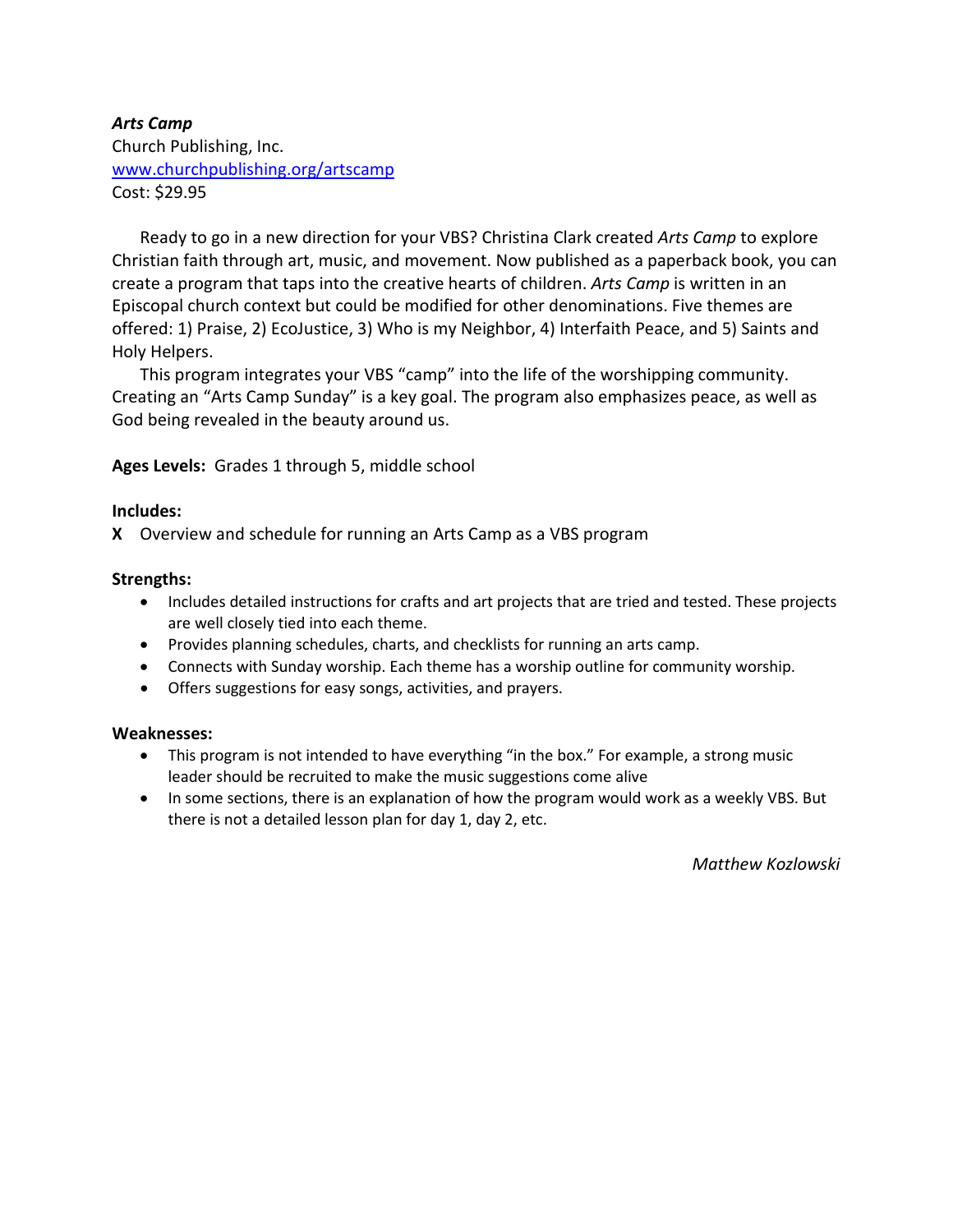#### *Aslan is on the Move!* Leader Resources <https://www.leaderresources.org/Aslan> \$59.95 (download)

This creative intergenerational curriculum uses C.S. Lewis' beloved fantasy *The Lion, the Witch, and the Wardrobe* to explore theology. While it does not contain any direct references to Scripture or Church history, this VBS explores Christian theology on a broad scale.

C.S. Lewis wrote the Narnia series "as an unconscious preparation of the imagination" to explore the deep power of faith and belief. Acting in the imagination prepares us to respond in faithful ways when we are confronted with meanness and treachery.

#### **Themes of the five days are:**

Session 1 - Discovery of Narnia: how ideas color behavior.

Session 2 - Discovery of the Beavers and the abiding hope that Aslan will return: how values lead to action.

Session 3 - Father Christmas and Spring return, Aslan greets the group at the Stone Table, and Peter wins his first battle: how fear and love affect actions, and the power of forgiveness and reconciliation. Session 4 - Aslan and the Witch strike a bargain: the meaning of a willing sacrifice, abiding belief, grief and joy.

Session 5 - Joy of Coronation: how this adventure expresses truth and reality for us and connects to familiar celebrations.

#### **Age Levels:** Intergenerational

#### **Includes:**

**X** Director's Guide

#### **Strengths:**

- Offers opportunity for profound new understandings about life for all ages.
- Creates a magical VBS with the lamppost, the wardrobe door, Turkish Delight, and all the other fantasy elements from the story.
- Includes interactive activities plus discussion questions.

#### **Weaknesses:**

- Does not include scriptural references.
- Constructing props calls for creative use of materials and space.
- Does not have a traditional VBS flow; if space or time are limitations, it can be challenging to adapt.
- Does not include fully-developed large motor games.

*Lori Daniels*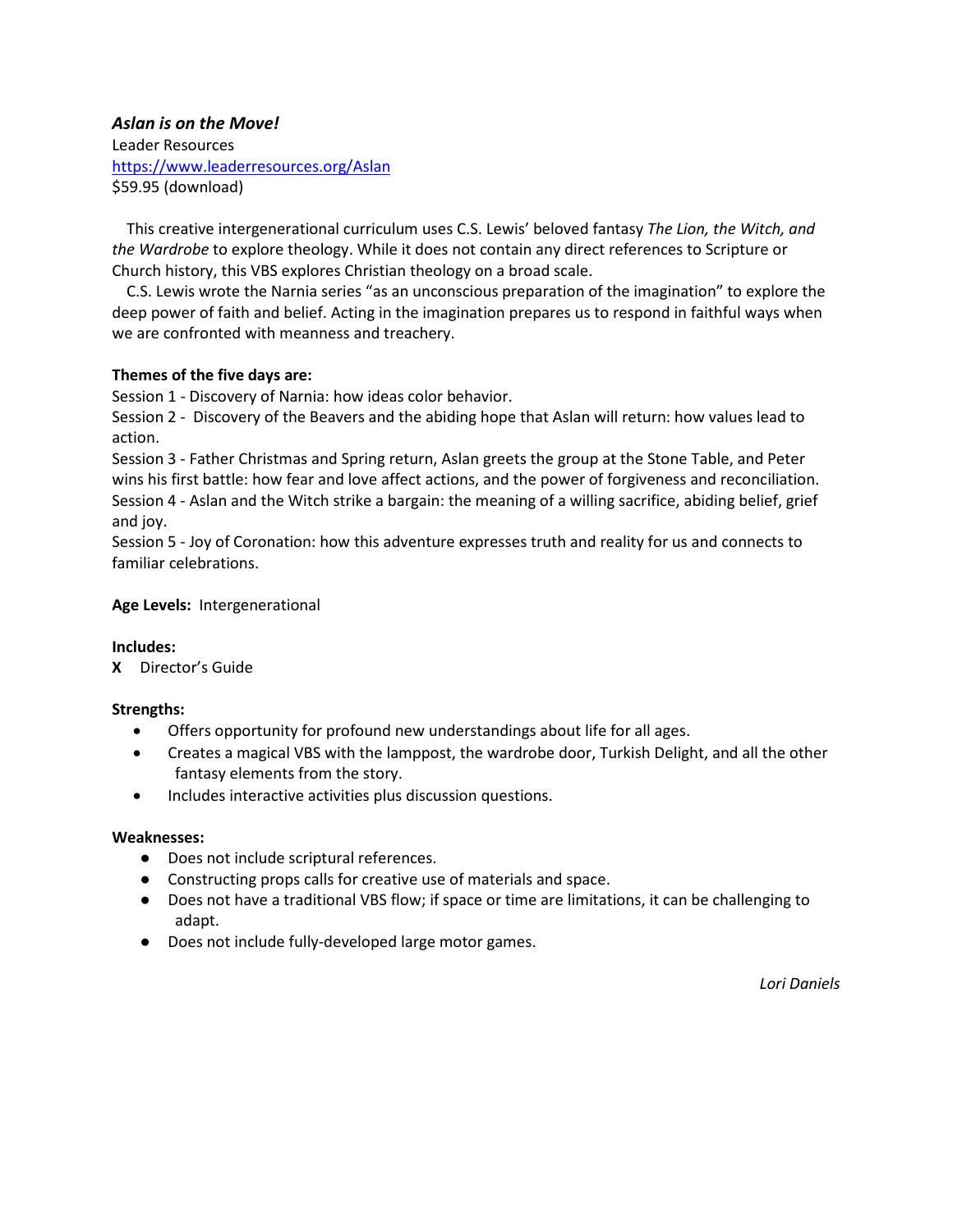#### *Dare to be Different*

Leader Resources

[https://www.leaderresources.org/Dare-to-be-Different\\_p\\_46.html](https://www.leaderresources.org/Dare-to-be-Different_p_46.html)

\$49.95 (download)

*F*ilm rental is extra; churches may also incur costs for public performance rights to show the film.

*Dare to be Different* is a one-week journey into Madeleine L'Engle's book, *A Wrinkle in Time.* Portions of the 2003 Disney film by the same name are shown each morning. Through games, activities and crafts, children learn about spiritual gifts, differences among people and the power of love. Characters from the novel act as guides for the 5-day program including Meg Murry, her brother Charles and a friend, Calvin O'Keefe, along with many out-of-this-world beings.

#### **Themes for each day:**

Session 1 - Our Special Gifts

- Session 2 Following the Footsteps of Saints
- Session 3 Daring to be Different
- Session 4 Foolishness, Faith, and Free Will
- Session 5 The Power of Love

#### **Age Levels:** K - Elementary

#### **Includes:**

**X** Director's Guide

#### **Strengths:**

- Primary expense is the downloadable curriculum.
- L'Engle's book, a best-seller for more than 50 years, is grounded in Christian tradition and theology, mixing faith and science, religion and fiction
- Staffing may be easier when using a beloved children's book as the VBS theme.
- There is room for great creativity.
- Children are introduced to yoga, a valuable resource.

#### **Weaknesses:**

- No information is provided about securing public performance rights for showing a featurelength film, or how to acquire the film.
- Instructions for crafts and snacks are minimal, as is information on organizing the week.
- Many adults (or youth) with acting talents are required.
- There is no suggested mission/outreach focus.
- Music consists of a simple list of titles, without reference to specific hymnals or songbooks.

*Joyce Walker*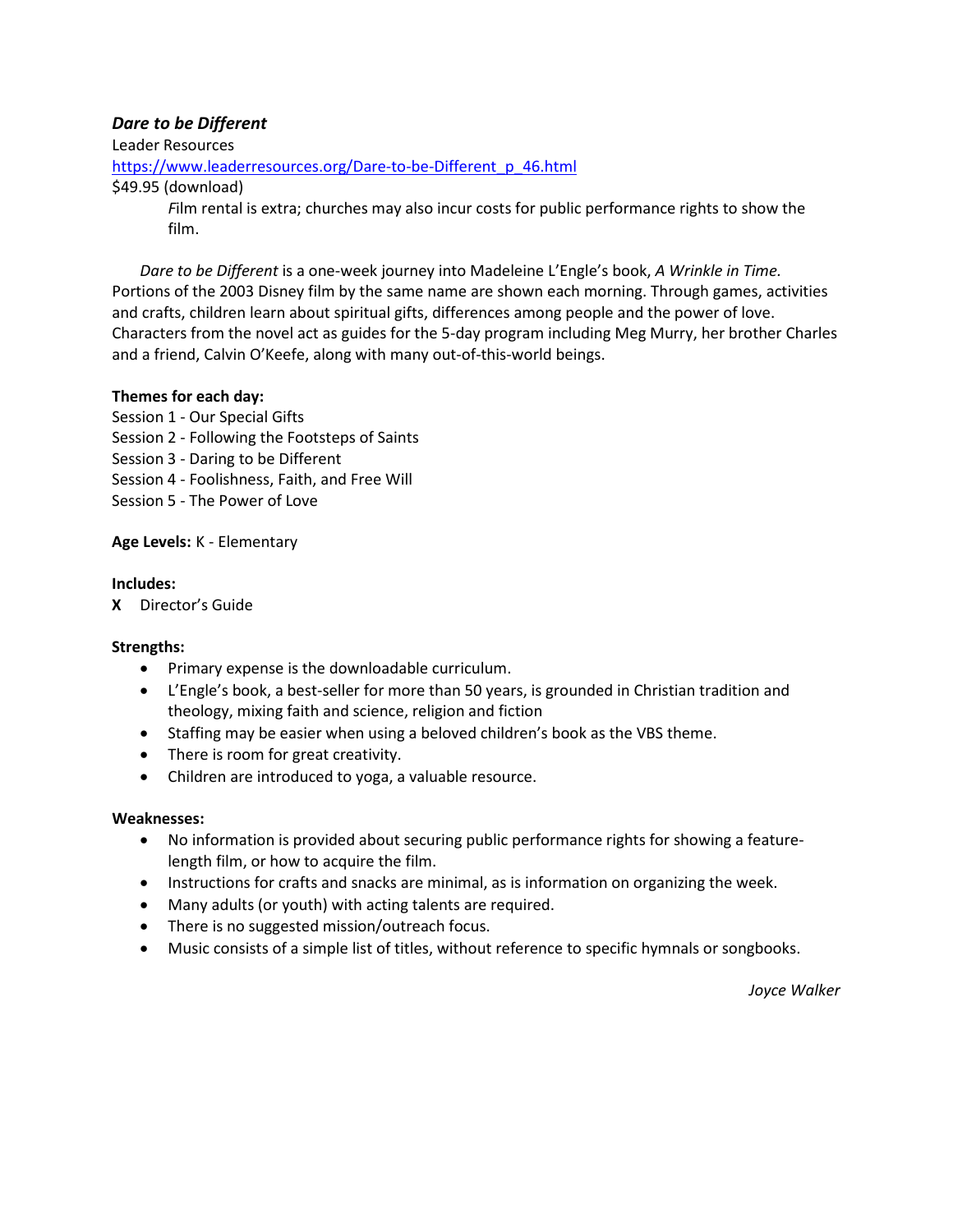# *God's Garden, God's City*

Published independently <http://www.the-sunday-paper.com/id5.html> Cost: \$75 downloadable, additional cost for artwork

*God's Garden, God's City* is a five-day program specifically designed for churches interested in investigating the arc of the faith story from the Book of Genesis through Revelations to individuals today.

*God's Garden, God's City* uses female imagery and is unabashedly progressive. A goal is to present children "with the venerable symbols of the earthly Jerusalem and the heavenly Zion." Traditions of spirituality are emphasized to encourage children to use their imaginations to question both the old and the new. A detailed outline of daily theme and activities can be found on the website. The creators of *God's Garden, God's City* are hoping to build on this initial effort for future summer programming.

**Age Levels:** Ages 4 to 12

# **Includes:**

- **X** Original music
- **X** Original artwork
- **X** Alternate schedules available on request

# **Strengths:**

- Authentic, well-thought-out progressive theology that is clearly explained.
- Each day's "Conclusion" is focused on digging deep into theology presented through activities, identifying what has been learned that day and what will happen at the next gathering.
- Traditional and new music is mixed with spirituals to help children make the connection between generations.
- Each day includes ideas for "expansion," including field trips.

#### **Weaknesses:**

- Rotation sections offer one activity; more options will most likely be needed to fit the gifts and skills of volunteers.
- Program assumes a general knowledge of scripture as the story of God's plan for salvation.

*Charlotte Hand Greeson*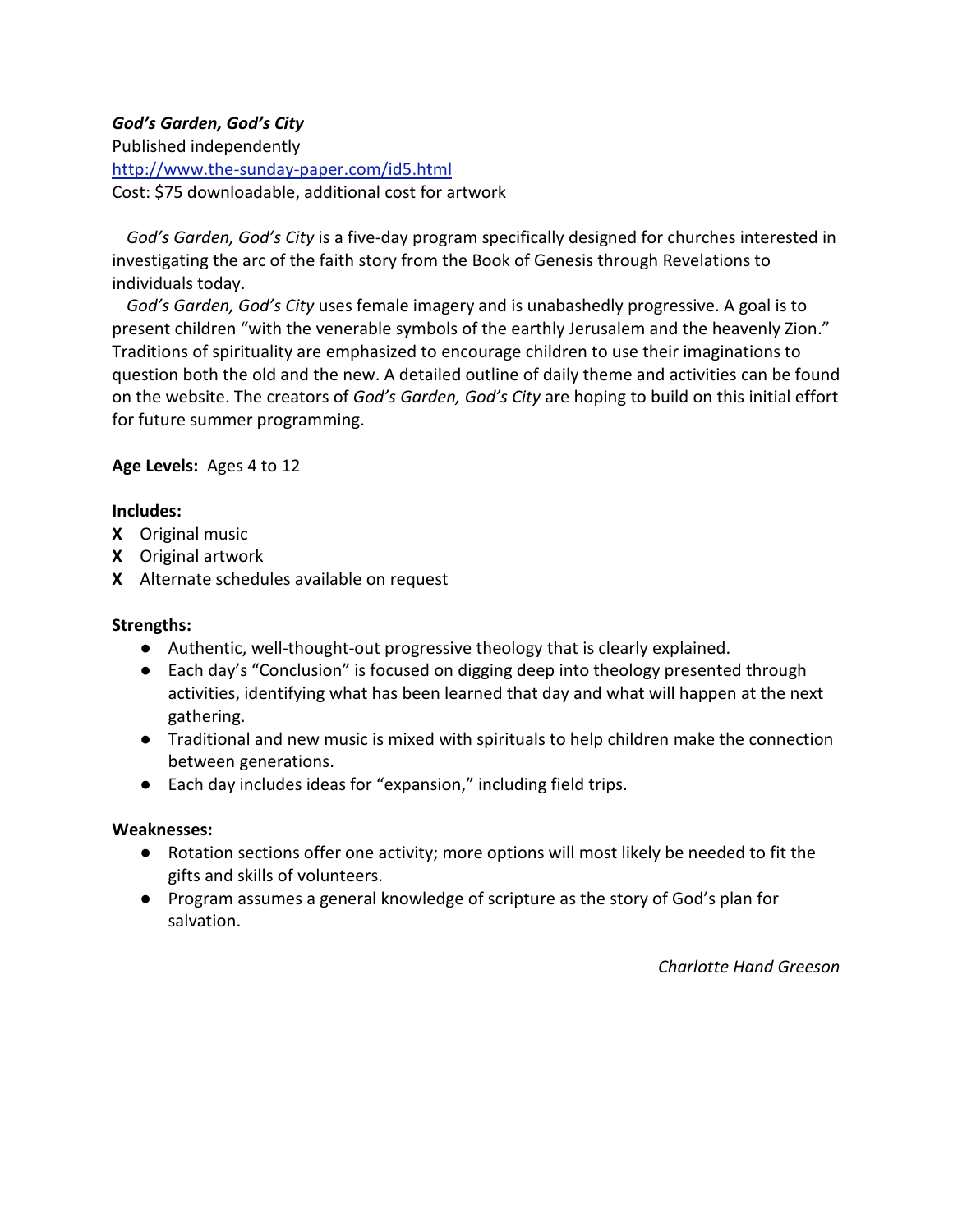#### **Kids to Kids: Country Series**

*Journey to Congo VBS* available [here](http://d3n8a8pro7vhmx.cloudfront.net/globalministries/legacy_url/891/FCM-K2KCongo2010-1.pdf?1419962706) *Journey to Colombia VBS* available [here](https://d3n8a8pro7vhmx.cloudfront.net/globalministries/pages/9251/attachments/original/1447781848/FCM-Kids2KidsColombia2012.pdf?1447781848) *Journey to India VBS* available [here](http://d3n8a8pro7vhmx.cloudfront.net/globalministries/legacy_url/894/FCM-K2KIndia-1.pdf?1419962710) Global Ministries (United Church of Christ and the Christian Church – Disciples of Christ) [http://www.globalministries.org/resources\\_youth\\_and\\_children](http://www.globalministries.org/resources_youth_and_children) Cost: Free download

The three Global Ministries curricula – *Journey to Congo, Journey to Colombia*, and *Journey to India* – emphasize that we are all God's people and interrelated despite differences in faith traditions, cultures, skin colors, and geography. Each VBS program is set-up as a learning center/rotation model that includes worship, small group scripture study, crafts, games, and snacks.

The United Church of Christ and the Christian Church have mission centers in each of the countries featured in VBS programs. Scripture, both Old Testament and New, will help North American children understand other culture. The programs are designed to help children explore cultural differences and similarities. Every service activity has two components, one in a church's local community and one in the country of study. Leaders are encouraged to use the programs' biblical themes in selecting local ministries. They may also want to adapt denominational mission programs for those outlined in the VBS curriculum.

**Age Levels:** All ages but would work best with K-5 grade; preschool adaptations are included.

#### **Includes:**

- **X** Scope and sequence for each program
- **X** Timeline/schedule available
- **X** Detailed resources for creating an immersive experience.

#### **Strengths:**

- The flow of daily activities is well-thought out and flexible.
- Volunteers with no teaching experience will find lessons easy to use.
- Each curricula was designed by different people, which is reflected in the strengths of each: Columbia has very strong scripture component and is mission-oriented Congo has many details about daily life and very clear lesson plans India makes strong connections between Christian and non-Christian faith communities.

- These are not "open the box, it's all ready for you" programs. Congregations with experience running a VBS are more likely to be successful.
- A rich variety of resources are listed for each program, but leaders will need to select the best for their situation.
- Game suggestions need to be strengthened.
- Although there are no pre-recorded music CDs, guidelines for music selections are provided.
- Group worship details are largely left to the director.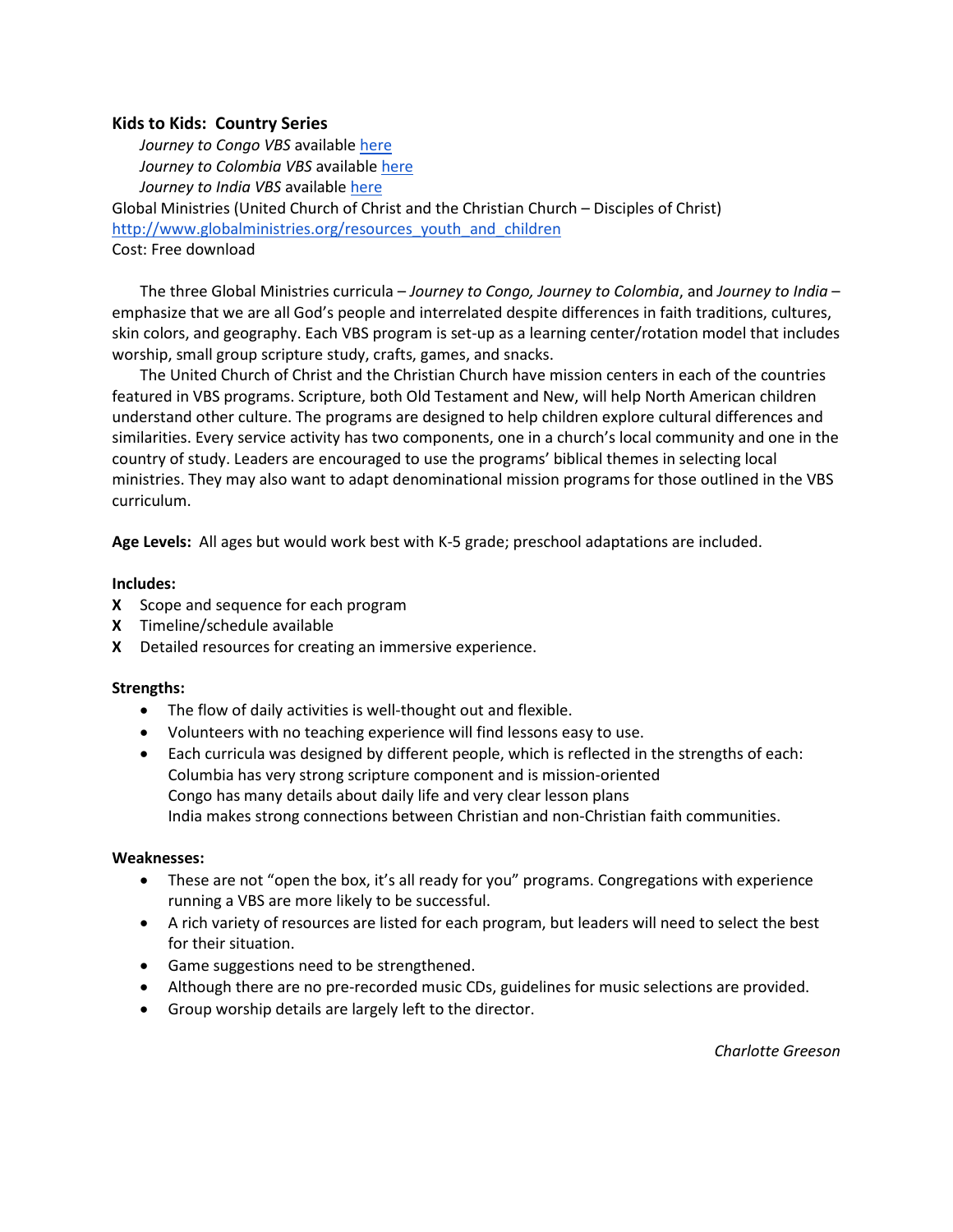#### **Kids to Kids:** *God's Love Is Everywhere!*

Global Ministries (United Church of Christ and the Christian Church – Disciples of Christ) [http://www.globalministries.org/gods\\_love\\_is\\_everywhere\\_vbs\\_resource](http://www.globalministries.org/gods_love_is_everywhere_vbs_resource) Cost: Free download

*God's Love is Everywhere!* can be used as a multi-year VBS program to help children visit a different mission site each day. On the last day of the program the children study their local congregation and its mission and outreach projects. The basic schedule and decorations can be reused each year and added to as needed.

The goal of the Global Ministries VBS is to encourage children to experience the presence of God through a variety of activities and stories. It is also designed for children to recognize church as a welcoming place and to understand that God is present in all places. They are encouraged to learn from the faith of their neighbors in the world.

Considerable work is necessary to plan and prepare each day's activities. Bible passages are provided for each day, but leaders will have to find a creative way to weave them into the other activities through storytelling or drama, for example. The theology of *God's Love is Everywhere!* is focused on God's presence throughout the world, which is based on the writers' missionary experiences.

The websites for Global Ministries, as well as [Church World Service,](http://www.cwsglobal.org/) have a variety of resources, including missionary letters and videos, which will be helpful in working with all ages.

**Age Levels:** All ages but would work best with K-5 grade; preschool adaptations are included.

#### **Includes:**

- **X** Scope and sequence for each year
- **X** Timeline/schedule available
- **X** Resources available to expand activities

#### **Strengths:**

- The flow of daily activities is flexible and taps into several multiple intelligences.
- Volunteers with no teaching experience will find lessons easy to use.
- Emphasizing the value of neighbors throughout the world would be a positive antidote to negative images of immigrants and refugees.

- This is not an easy to use program; congregation with experience running a VBS are more likely to be successful.
- A rich variety of resources are available, but leaders will need to research and select the best for their situation.
- Biblical foundation is weak.
- Although guidelines for music selections are provided, someone with music experience is needed.
- Little guidance is provided to plan the daily assembly/worship times.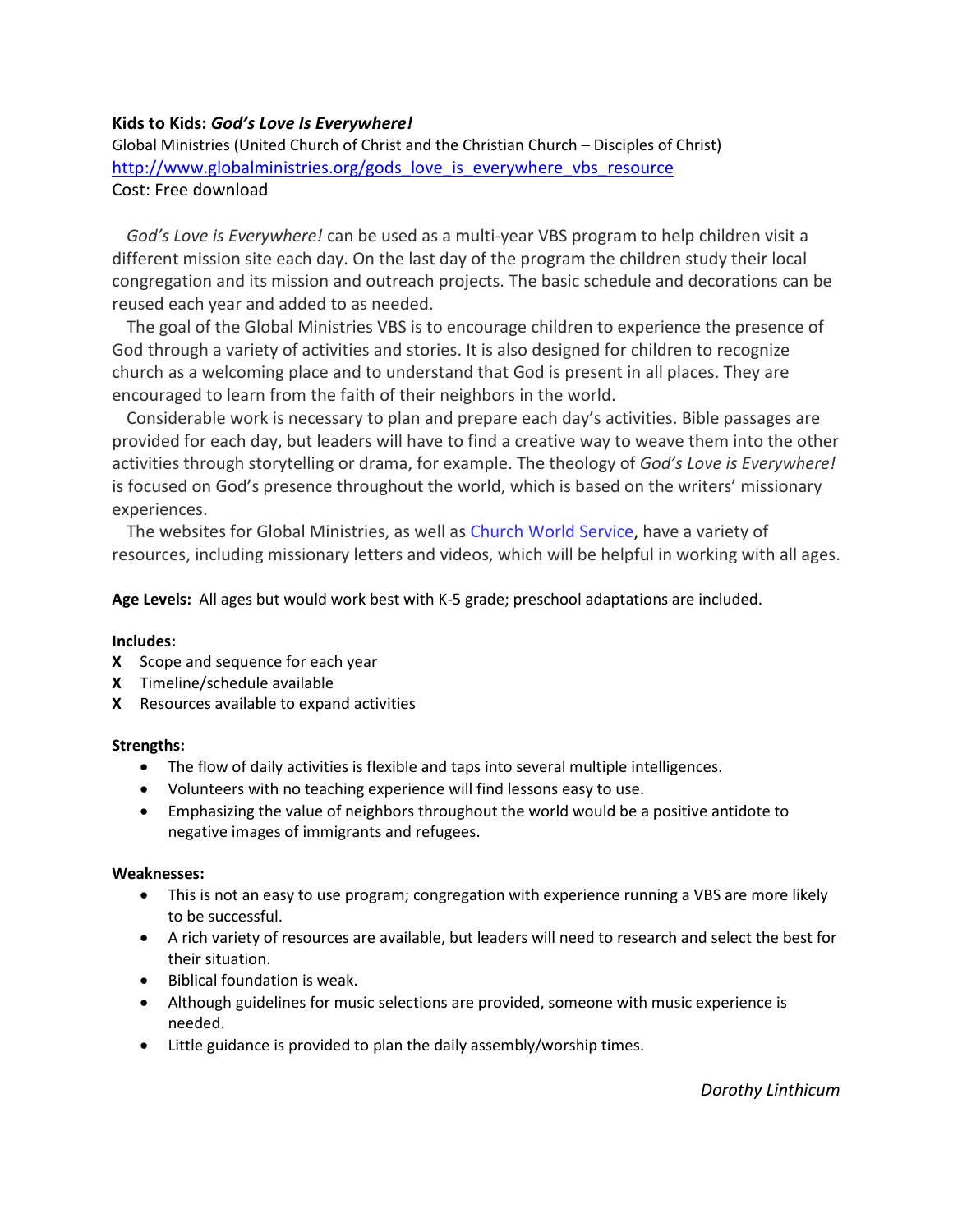# *Peaceable Kingdom*

Leader Resources <https://www.leaderresources.org/Peaceable> \$69.95 (download)

*Peaceable Kingdom* explores anti-bullying themes using favorite children's literature characters such as Horton the elephant, Yertle the turtle, Gertrude McFuzz, Mama and Papa Bear, Old Turtle, and Gerald the giraffe. Through the Biblical experience of Shalom, and our Baptismal mandate to "see the face of Jesus in those around us," participants spend time together learning how to be respectful to everyone, to identify what bullying looks like in their worlds, and to find the strength to stand up to bullies. The themes for the 5 days include Be Your Best Self, A Place for Everyone, Turn the Other Cheek, Made in God's Image, and Be Courageous – all done through Bible stories and children's literature. The curriculum also includes major bullying research results that are incorporated into each day's presentation.

#### **Age Levels:** Elementary

#### **Includes:**

**X** Director's Guide

#### **Strengths:**

- The theme is a timely one and the program could be used at any time, in any venue.
- Set-up is minimal.
- No set snack ideas so you can do whatever you please AND they do recommend a lunch component to end the time together.
- Activities such as games and gathering time are based on cooperation instead of competition.
- Only need 3 major volunteers for recurring speaking parts each day.

#### **Weaknesses:**

• The activities are geared for an older audience.

*Kellee Wattenbarger*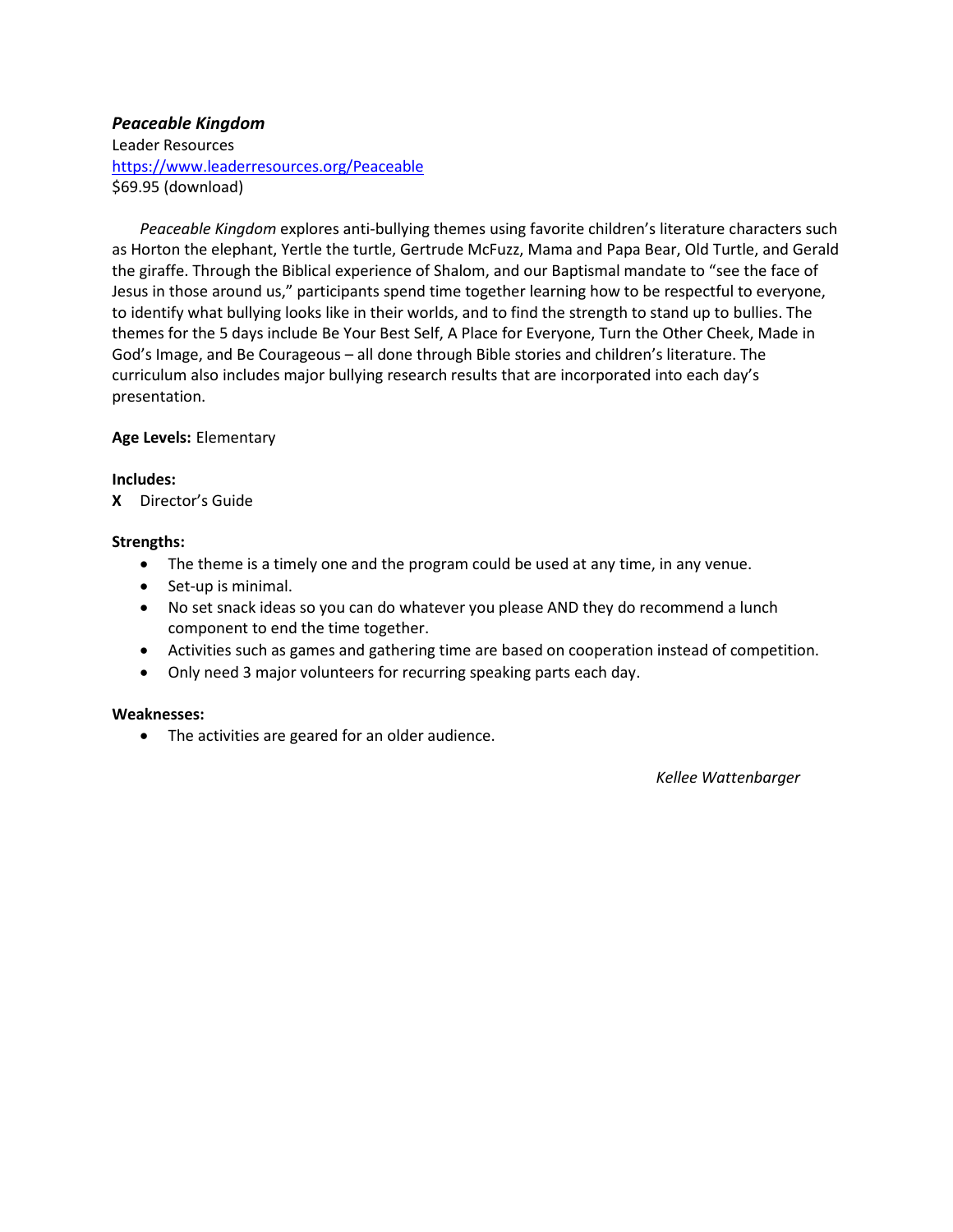#### *Pilgrimage: Seeking the Kingdom of God*

Leader Resources <https://www.leaderresources.org/Pilgrim> \$74.95 (download)

#### *A Second Pilgrimage: Still Seeking the Kingdom of God*

<https://www.leaderresources.org/Pilgrim2>

#### \$74.95 (download)

Using the same program structure, this curriculum journeys with Teresa of Avila, Mary the mother of Jesus, Francis of Assisi, the Apostle Paul, and Hildegard of Bingen.

*Pilgrimage* transports students into the Middle Ages to journey as pilgrims to sites where they learn from the lives of people of faith. During the Middle Ages, Christians began the practice of journeying to distant locations, to deepen their experience of God and others.

On this pilgrimage, participants travel to the ultimate destination for God's faithful people: the Kingdom of God. Over five sessions, children find a road map that helps them to know themselves and others in new ways as they seek to know God as Creator, Savior and Holy Spirit.

Participants travel to five sites that were common destinations for medieval pilgrims: Rome, Italy; Canterbury, England; Santiago de Campostela, Spain; Dumfermline, Scotland; and Croagh Patrick, Ireland. Each day features not only a different destination but a different saint: St. Peter, Thomas Becket, James the Greater, Margaret of Scotland, and St. Patrick.

The heart of the daily experience is the Street Fair. Children become bakers, bookbinders, clothiers, painters, needle workers, stonemasons, woodworkers, and storytellers. Guilds of students then meet to discuss their experiences in the Street Fair. The day closes with community singing, prayer, and worship.

**Age Levels:** Intergenerational (Preschool needs separate program)

#### **Includes:**

**X** Director's Guide

#### **Strengths:**

- Children learn about medieval and church history as well as the lives of saints.
- Exciting medieval setting, with shields, street fairs, and crafts from woodworking to bookbinding.
- Important daily themes such as "The Kingdom of God is within you" -- and memory verses.
- Clear and complete instructions.

#### **Weaknesses:**

• Requires considerable advance preparation for street fair activities.

*Lori Daniels*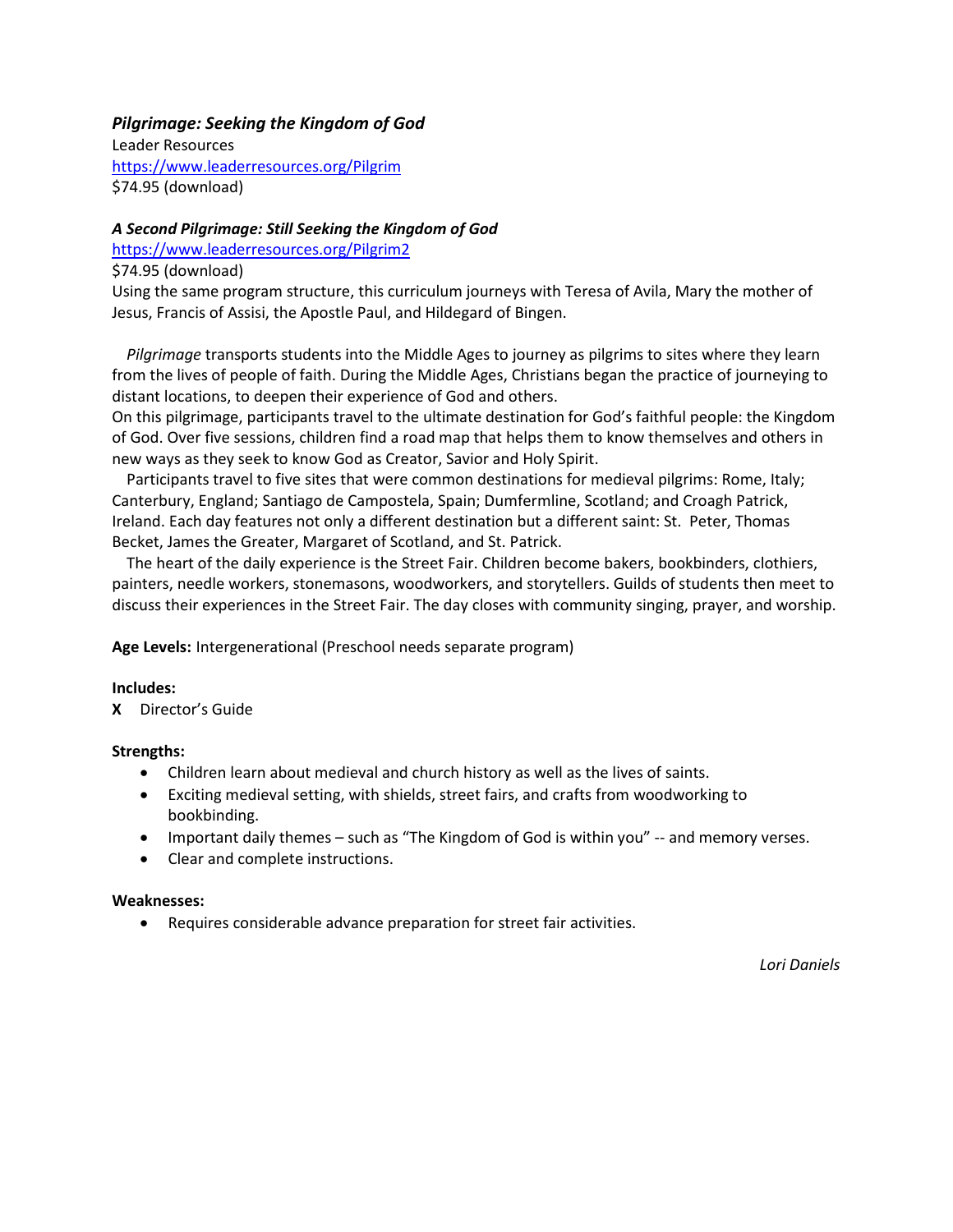# *Praying All the Time*

Leader Resources <https://www.leaderresources.org/PrayingAllTime> Cost: \$49.95

*Praying All the Time* introduces prayer to children through literature. The program is theologically sound and uses attractive, classic children's book to introduce the concept of prayer and different ways to pray for younger children.

Five children's books are featured: *The Story of Francis,* by Tomie de Paola *The Very Hungry Caterpillar*, by Eric Carle *The Red Ribbon*, by John Lasne *Old Turtle*, by Douglas Wood *The Legend of the Bluebonnet*, by Tomie de Paola

The guide directs the leader to begin by reading one book each day to the children. The children discuss its relevance to five methods of praying and complete a craft. The session ends by sending the children forth with a sending ritual.

**Age Levels**: Kindergarten through grade 5

#### **Includes:**

- **X** Leaders Guide
- **X** Activity CD (also contains guide)

**Note:** Copies of the five books must be purchased separately.

#### **Strengths:**

- Crafts are engaging and relevant to the stories.
- A half-day schedule for five days is provided. Designs and ideas to promote the program are also included.

#### **Weaknesses:**

- Does not contain any biblical or theological references to prayer.
- The guide provides very little support for the inexperienced teacher.
- Additional costs are significant.
- Books and activities are appropriate for Kindergarten and early elementary. Children beyond second grade might not find the program engaging.

*Amy Dyer*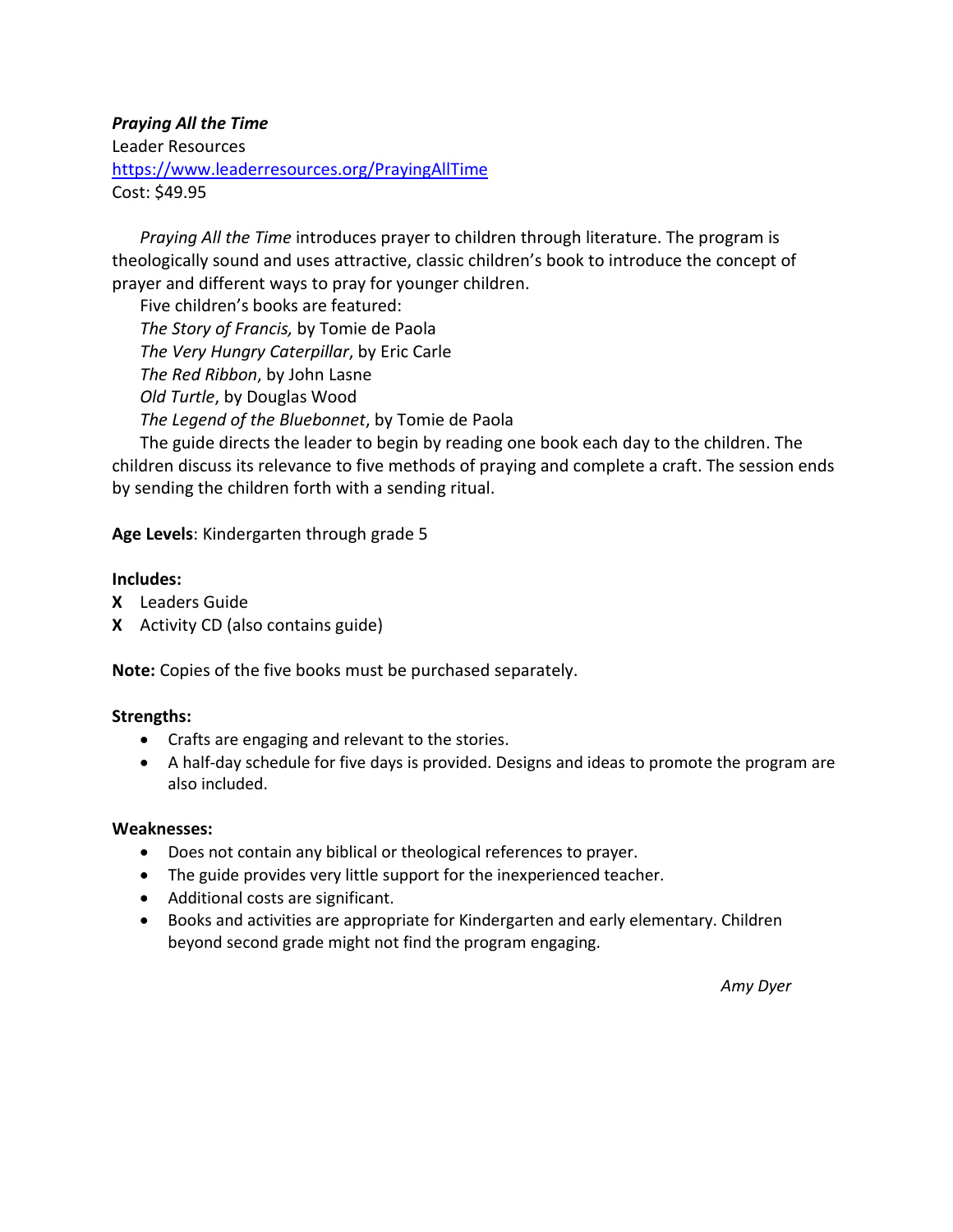#### *S.P.Y. Parables*

Leader Resources

[https://www.leaderresources.org/SPY-Parables-VBS\\_p\\_225.html](https://www.leaderresources.org/SPY-Parables-VBS_p_225.html) Cost: \$39.95

*S.P.Y. Parables* is a three-session program designed to explore the meaning of the Kingdom of God. Children study three specific parables—the mustard seed, the pearl of great price, and the yeast or leaven – by following clues that unlock the lessons hidden within the multi-layered stories. The program is theologically sound and developmentally appropriate for elementaryaged children.

The program is low-key, providing a break from the fast pace many families keep. There is time for children and adults to reflect on the story and form relationships. *S.P.Y. Parables* might be a good program for a winter VBS offered between Christmas and New Year's Eve.

# **Age Levels:** Elementary (through Grade 6)

#### **Includes:**

**X** Director's Guide

#### **Strengths:**

- Activities encourage creativity in visioning the Kingdom of God.
- Service components are included for each session.
- Snack suggestions are thematic and healthy overall.

#### **Weaknesses:**

- Music is a weak component, relying on the purchase of CDs or using songs on YouTube; many of the URL links did not work.
- Crafts repeat the major theme but are somewhat limited.
- No game suggestions are included. Leaders should introduce games of varying levels of movement.
- Although the program includes instructions on making crafts, nametags, and other items, putting everything together would take significant effort.

*Dorothy Linthicum*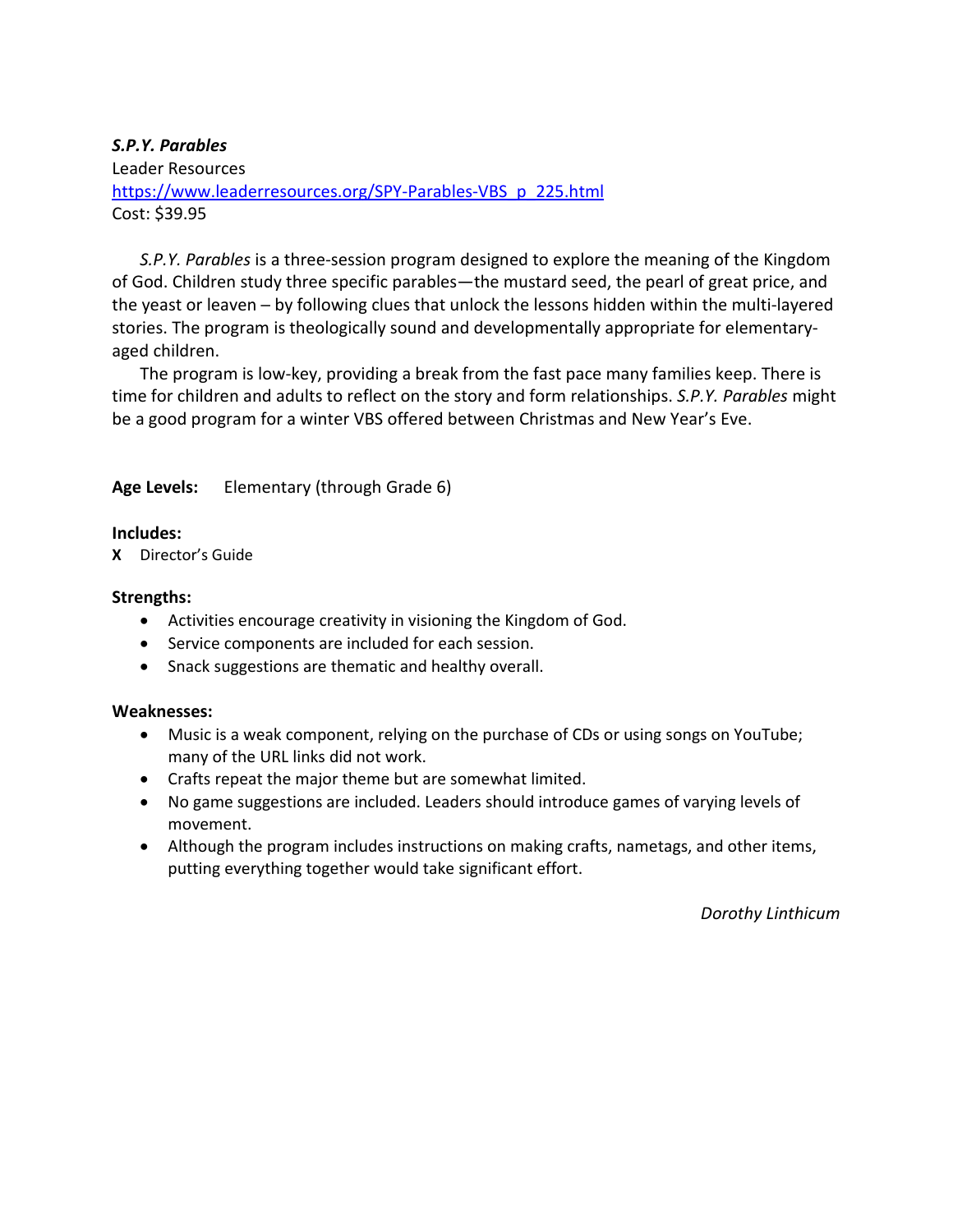#### *This Changes Everything: Day Camp Bible Study*

Lutheran Outdoor Ministries <https://www.lomnetwork.org/curriculum> (scroll to VBS Bundle) \$100.00 (download)

As part of its series of resources for camps, Lutheran Outdoor Ministries has created separate Bible studies for day camp ministry. The emphasis of the materials is on God's love for all people and for creation. The goal of the Bible study is to create a new community of followers of Jesus Christ who reflect God's love for the world. Included in the VBS Bundle are curriculum development resources to help users organize their programs, plan "back home" activities, and work with special needs campers.

The curriculum is a welcome addition to both camps and churches that offer outdoor day camp experiences. The resources are age appropriate, with activities that include sound teaching and learning practices. Learning objectives are clearly stated, emphasizing both learning about biblical stories and applying that learning to the lives of the campers. Study materials are easy to use, with lists of materials and clear guidelines to gather the group and work through the various components.

The theology of the program reflects its goals by emphasizing God's love and the goodness of God's creation—including the participants, both young and old. Prayers are both spiritual and affirming, focusing both on individuals and the group.

#### Age Levels: Preschool, Elementary

#### **Includes:**

- **X** One week of Bible study
- **X** Guidelines for creating Bible study groups
- **X** Guide for using the resource in a camp setting

#### **Strengths:**

- Enriches day camp programs with age-appropriate Bible study.
- Curriculum bundle provides excellent tips on using the Bible study in a camp setting.
- Bible study reflect a theology based on God's love for all creation.
- Each session stands alone and could be adapted for use in other settings.
- Can be used in camps with children from different denominations.

#### **Weaknesses:**

- Cannot stand alone as a VBS program.
- It would be difficult, if not impossible, to use with campers from diverse faith traditions.

*Dorothy Linthicum*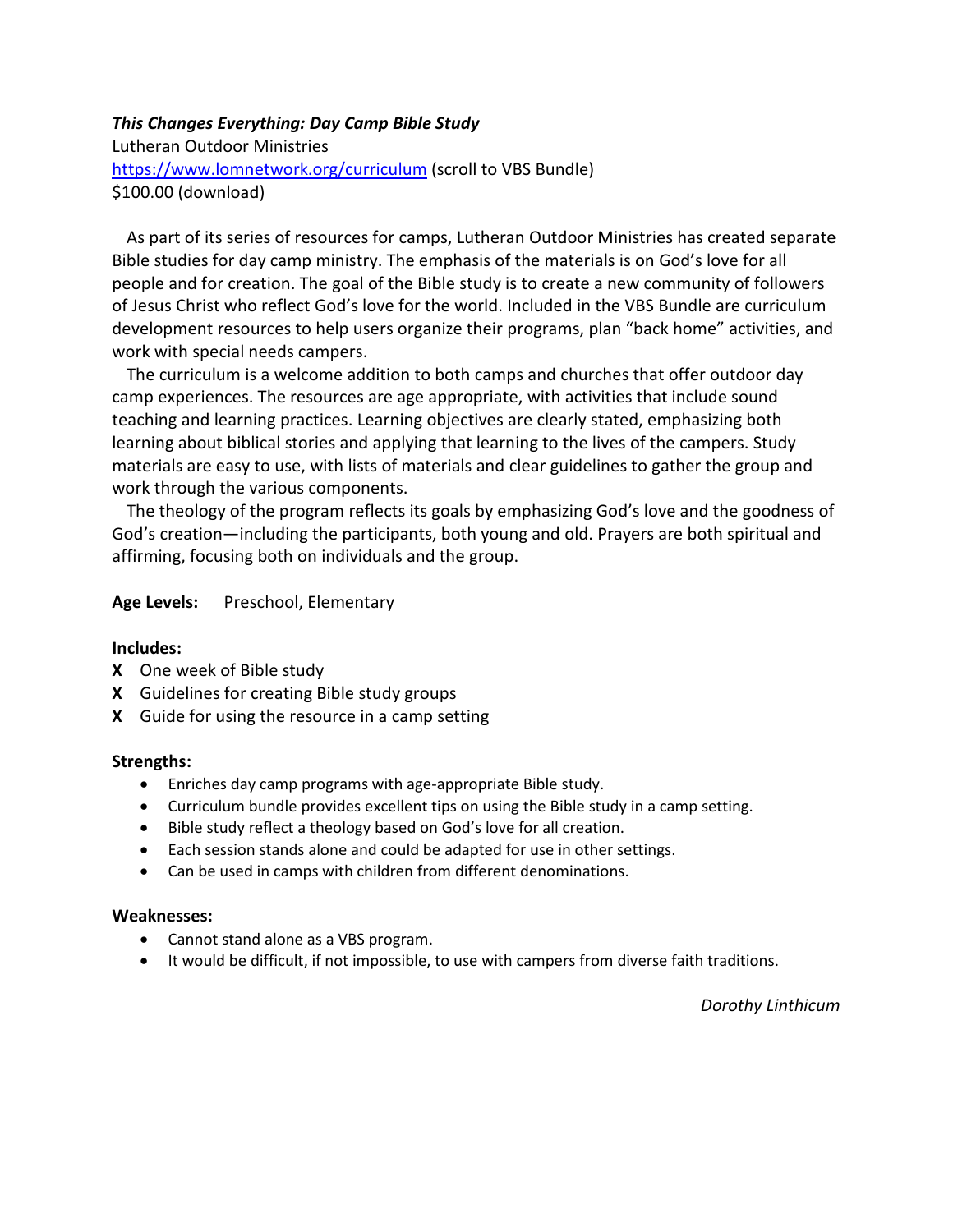#### *Water All Around the World*

Living Waters for the World 2006/Presbyterian Church USA <https://info.livingwatersfortheworld.org/vbs.php> \$47.00 (download)

*Water All Around the World* is a thoughtful VBS program that gets at the heart of the Christian call to love and care for others in need. Through stories, art projects, music and pictures children learn about families in different parts of the world. They are reminded in the Bible stories and reflection times how Jesus cares for all children no matter where they live. The overall theme that links these different activities is a universal connection to water, both physically and spiritually.

The most amazing section of this VBS is the heartfelt case studies of children in different parts of the world. The pictures and stories are beautiful and authentic with a feeling of respect for the families and places that are represented. There is room to grow and expand these stories throughout the entire program.

While the current trend for many VBS programs is to entertain and provide fancy "bling" for the kids, *Water All Around the World* keeps the focus where it should be – on God's call to care for others. However, this curriculum fails to reach the fullness of the overall vision due to underdeveloped activities. Churches with creative and devoted facilitators could bring this curriculum to its full potential.

**Age Levels:** Preschool (separate program), Kindergarten and Elementary

#### **Includes:**

**X** Clip Art/Reproducible flash drive **X** Music CD

#### **Strengths:**

- Simple and clear layout with rotations that are easy to follow.
- Thoughtful, important message for both children and adults to care for all people in the world.
- Intentional reflection and prayer time that encourages children to share their ideas.
- Encourages creativity and discussion not overly structured.
- Very respectful of different cultures and backgrounds.
- Options to expand and modify age groups, activities and group size.

#### **Weaknesses:**

- Some activities lack adequate explanation and details with step-by-step instructions, especially games, crafts and music sections.
- Reflection section could be expanded to include more open-ended questions and guidance on facilitating a group.
- Limited global representation in case studies which focus mainly on Latin America.
- Over simplifies issues around water problems in other parts of the world.
- Very little background support provided for leaders in some areas, such as links for appropriate décor and props and sources to learn about poverty and water issues in the world.
- Opening and closing ceremonies could be more exciting, interactive and prayerful.

*Emily Sutterfield*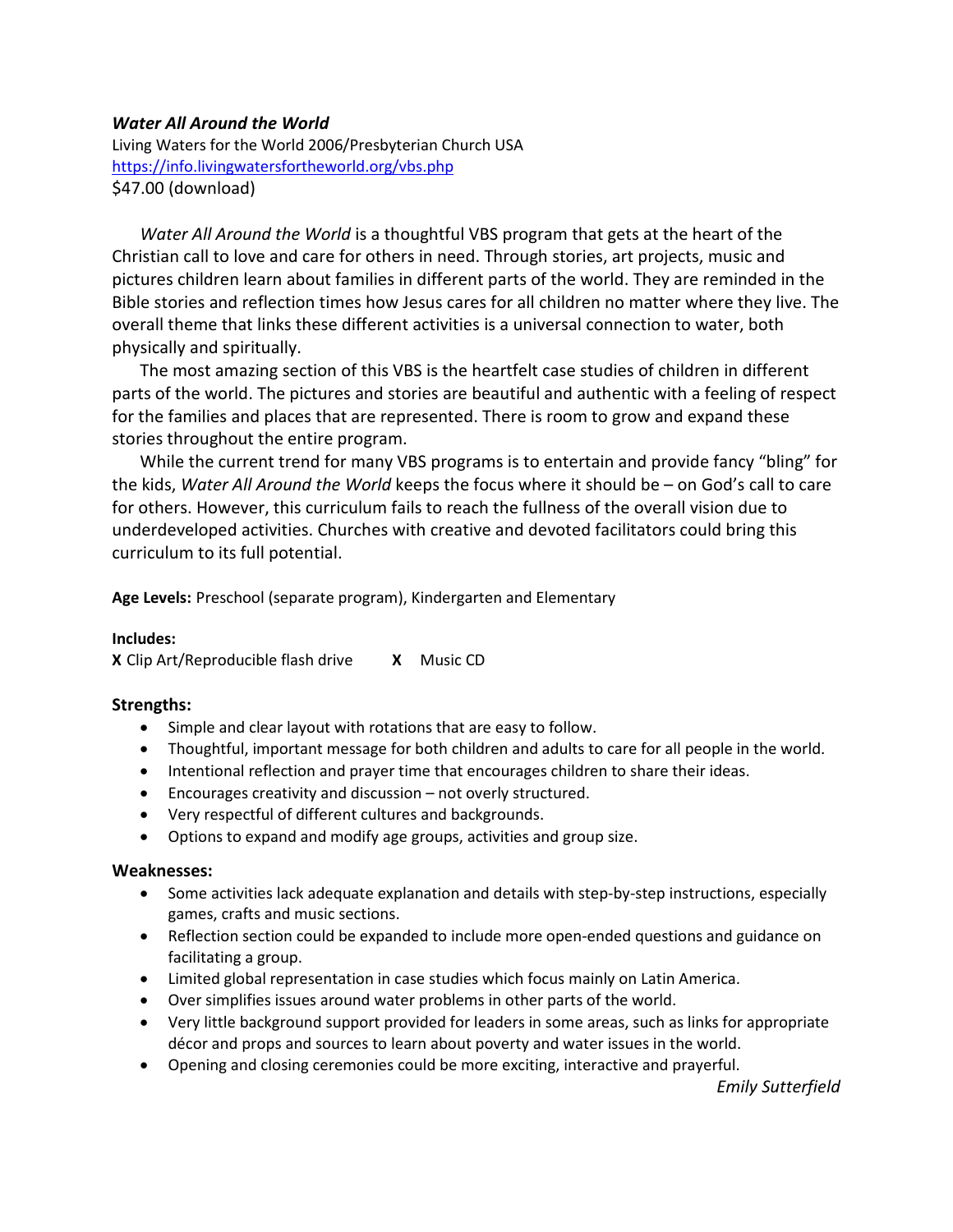#### *Wild Willy's Candy Factory: a New Look at the Prodigal Son*

Leader Resources <https://www.leaderresources.org/WildWilly> \$49.95 (download)

This Vacation Bible School experience is based on the children's story book *Charlie and the Chocolate Factory* and the 1971 version of the movie, *Willie Wonka and the Chocolate Factory.* The curriculum examines the five children who are characters in the story and their character traits, which are then related to the sins of Greed, Pride, Envy, and Sloth. The story of the Prodigal Son (*Luke 15:11-24*) is the biblical basis for the program. Charlie Bucket, the main character who exhibits the traits of hard work, caring, sharing, honesty, and repentance, is compared to the prodigal son at the end of the story when he asks for forgiveness from his grandfather.

#### **Age Levels:** Elementary

#### **Includes:**

**X** Director's Guide

#### **Strengths:**

- Provides opportunity for children to learn about character traits from the negative characters and the contrasting traits of Charlie Bucket.
- Includes a craft each day which focuses on the character trait of each child in the story.

#### **Weaknesses:**

- Biblical connections are tenuous.
- Requires materials to be purchased from specific distributors.
- Candy was given out each day; the "grand prize" was a lunchbox full of candy.
- The movie must be rented or purchased separately.

*Amy Dyer*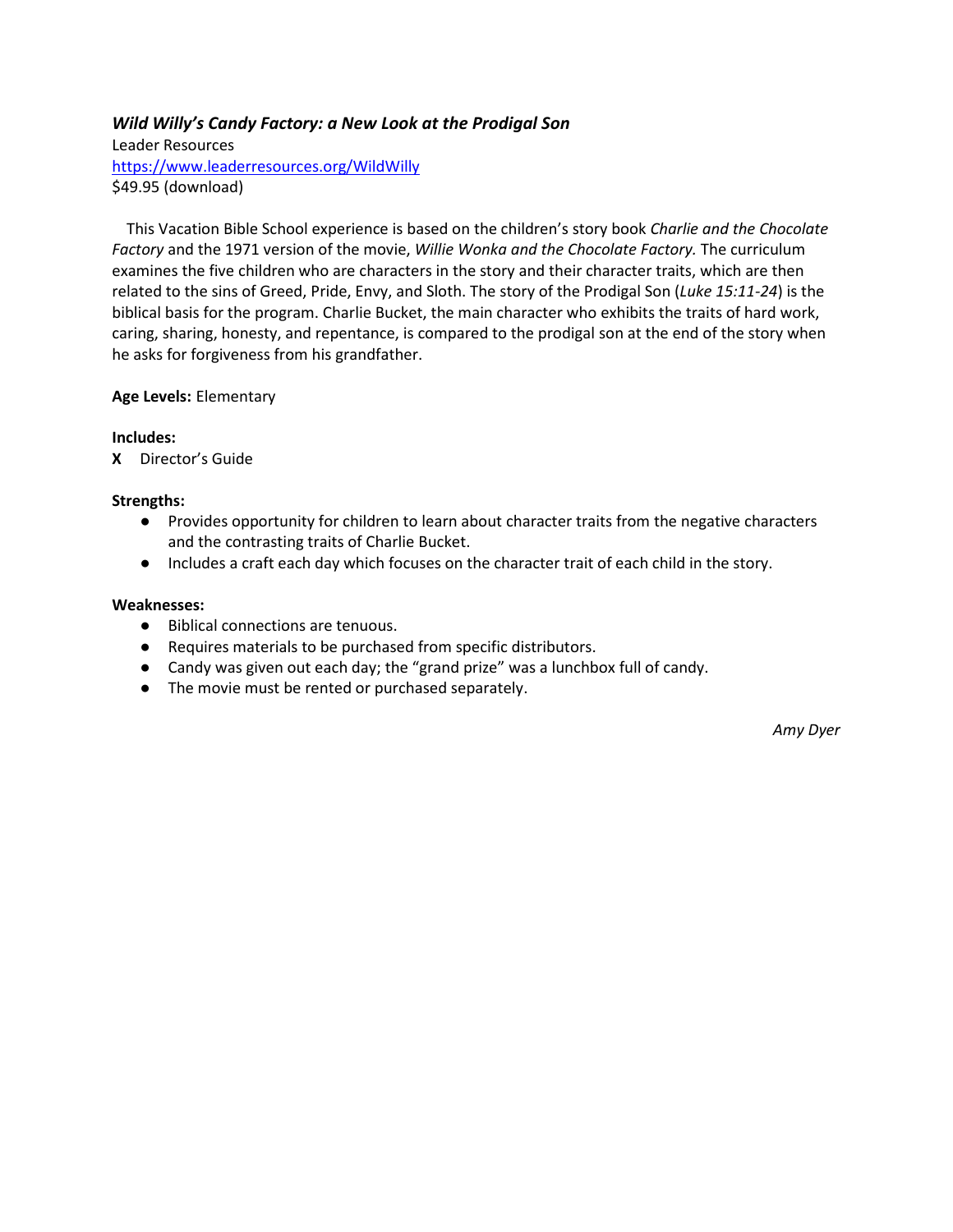#### *Wizards and Wonders: A Hero's Journey with Harry Potter*

Leader Resources <https://www.leaderresources.org/Wizards> \$49.95 (download)

This Vacation Bible Experience uses the popular Harry Potter character to explore theologically life's journey as a path to the inner self and to the Creator. The curriculum connects Harry Potter's experiences with Biblical teachings. For example, the New Testament teaches that the Kingdom of Heaven is all around us and in us, and Jesus advises: "Let he who has ears hear and he who has eyes see." Likewise, in the Harry Potter books, the Wizarding World – representing magic with its possibilities for transformation – is all around and in the midst of the Muggles, but they do not see it.

The five sessions and the daily Bible stories are:

Day 1: Platform 9-3/4; Moses is called by God (*Exodus 2-4*)

Day 2: Quidditch; Jesus calls his disciples (*Matthew 4, 9, 10; Mark 1,2,3; Luke 5,6*); and One body, many parts (Paul's letter to the Corinthians)

Day 3: A Night in the Forbidden Forest; Elijah and the still, small voice (*1 Kings 19:9-15*)

Day 4: Snares, Dares and Potions; Temptations in the wilderness (*Matthew 4; Mark 1; Luke 4*)

Day 5: The Mirror of Erised; The Resurrection (The Baptismal Covenant)

#### **Age Levels:** Intergenerational

#### **Includes:**

**X** Director's Guide

#### **Strengths:**

- Inclusion of resources with direct connection to the Harry Potter books, including a Hogwarts Acceptance Letter for each child, the Sorting Hat, Invisibility Cloak, Owl Mail Delivery and other wonders from the imaginary world of Harry and Hermione.
- Opportunity for children to learn a lot about themselves (in "identity" exercises) and to gain confidence for the life journey ahead of them.
- Theological background for each day is provided for the leaders.
- Includes lots of active games and the Hogwarts Song.

#### **Weaknesses:**

- Requires free-spirited leaders.
- Requires advance preparation of space and materials.

*Lori Daniels*